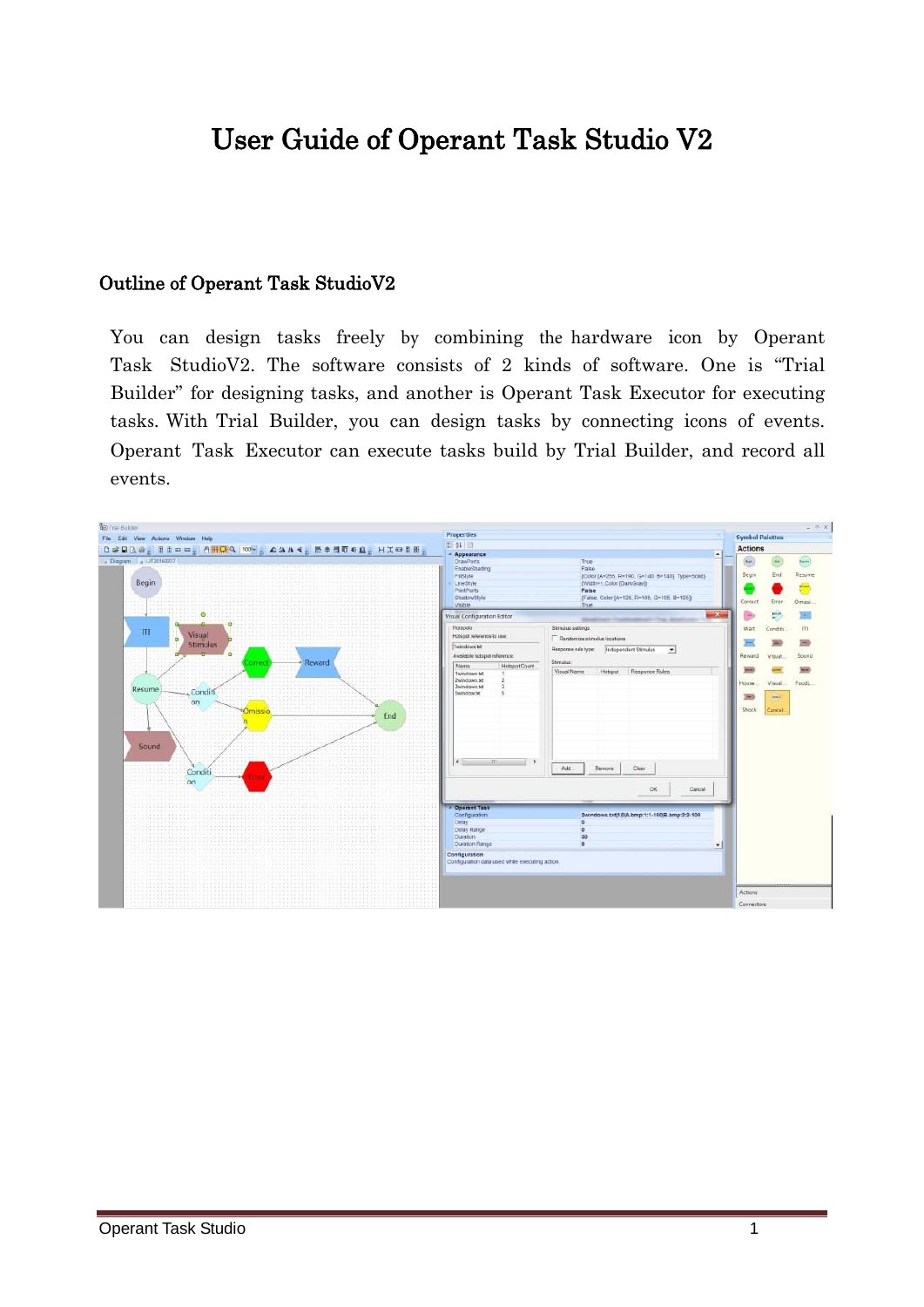### Trial Builder

#### **Outline**

This software is for building Trial graphically by combining each Action. Design the entire trial by Flow Chart format, and set details of behavior at Property of each Action. Available Action is different between Hardware.

Start Trial Builder by clicking its icon at Desktop.



When you activate the software, the below window appears.

Arrange icons of Symbol Palettes on white pallet (Diagram) which is left side of window and design Tasks. Each icon works depending on the settings of Properties.

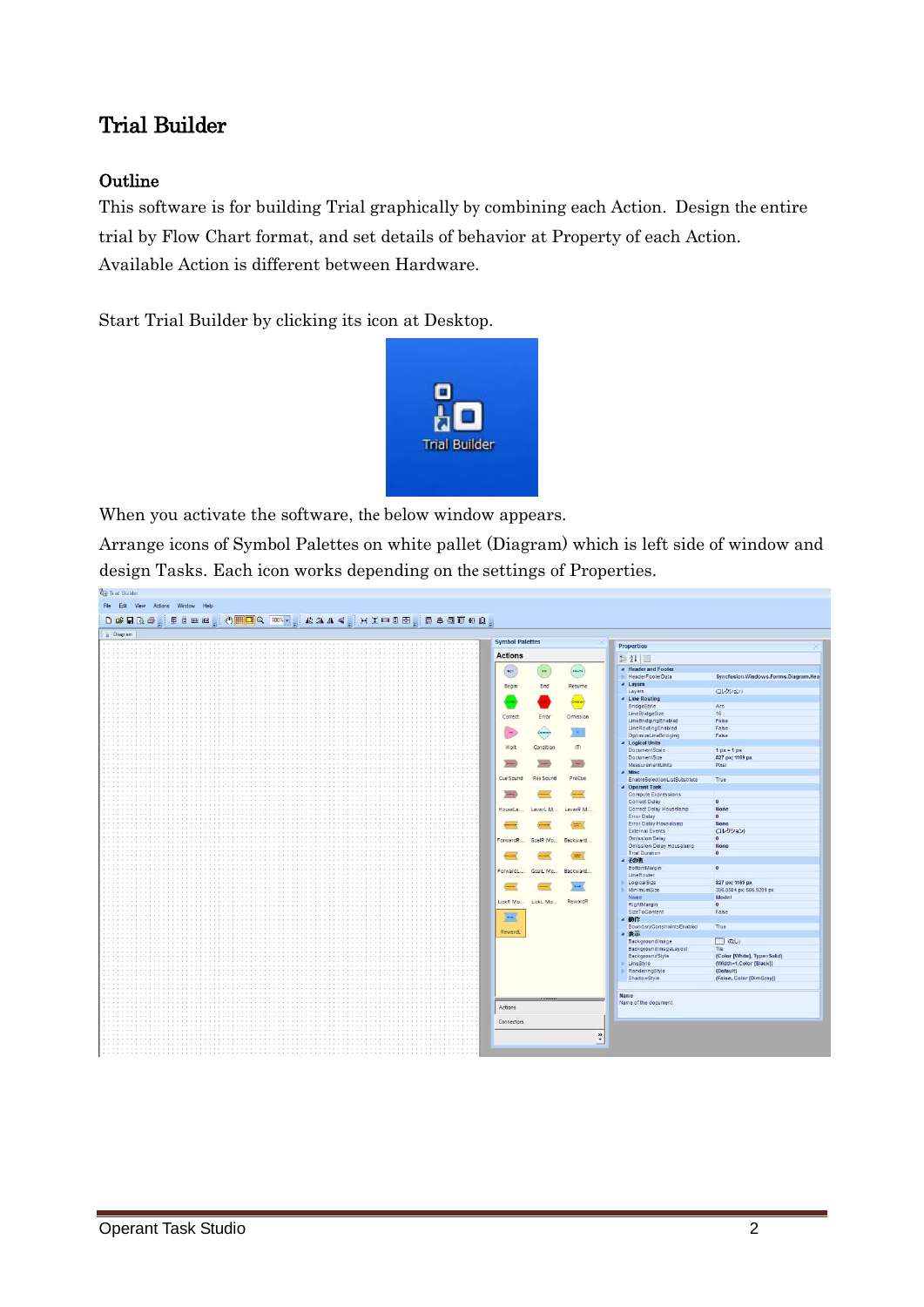#### Example of Diagram

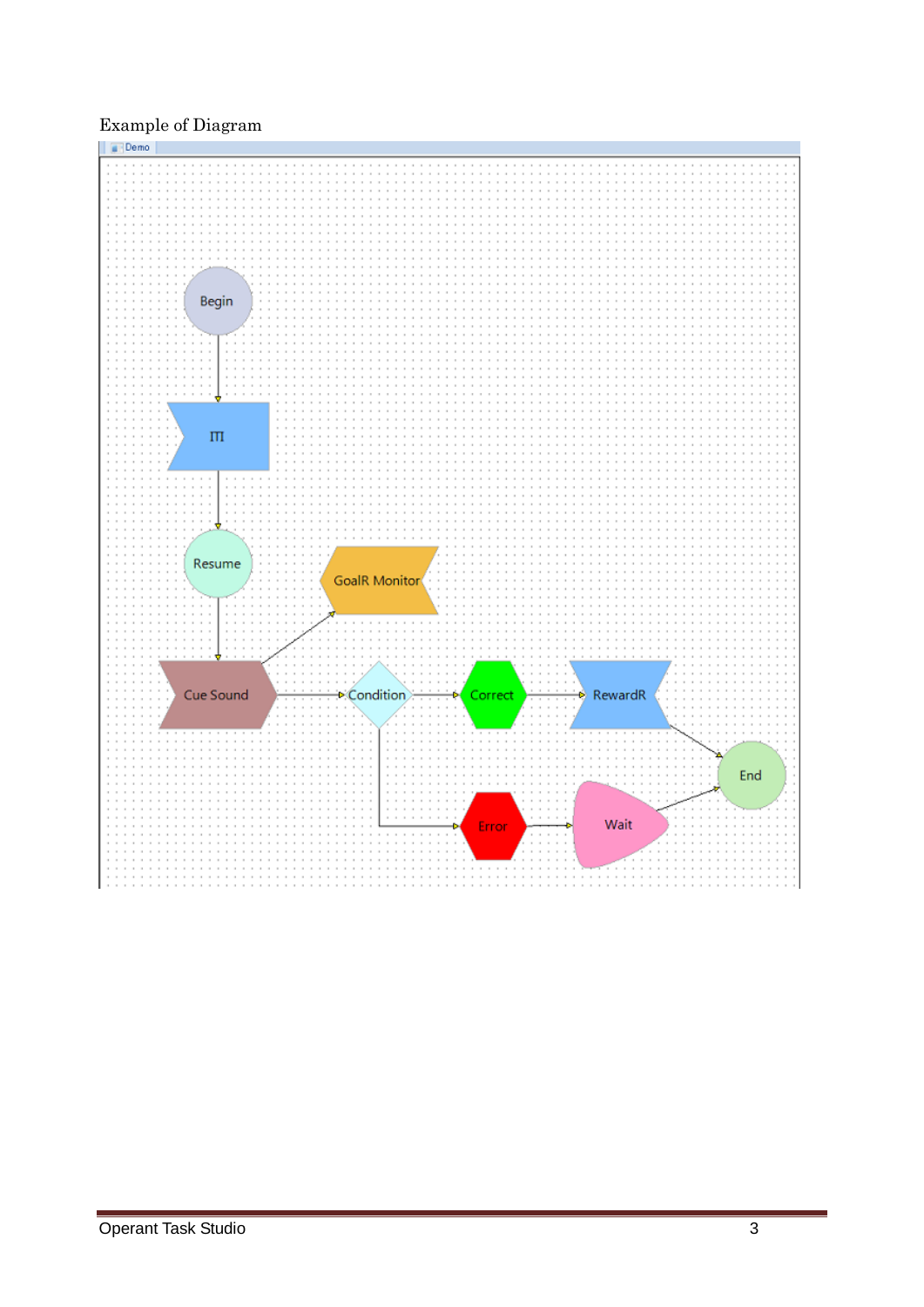Symbol Palettes (Actions)

\*Components are different depending on the hardware you use.

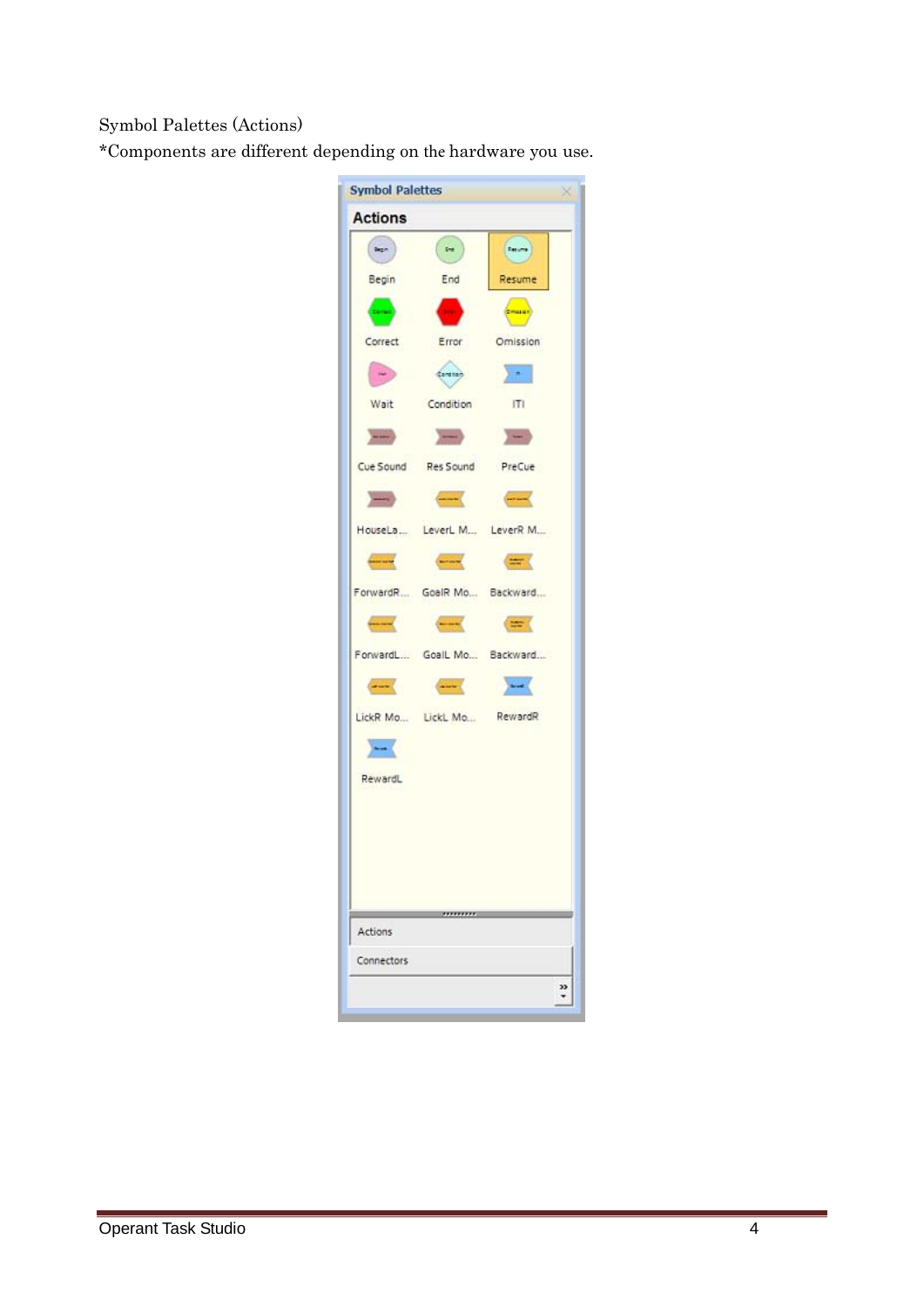Symbol Palettes (Connectors)

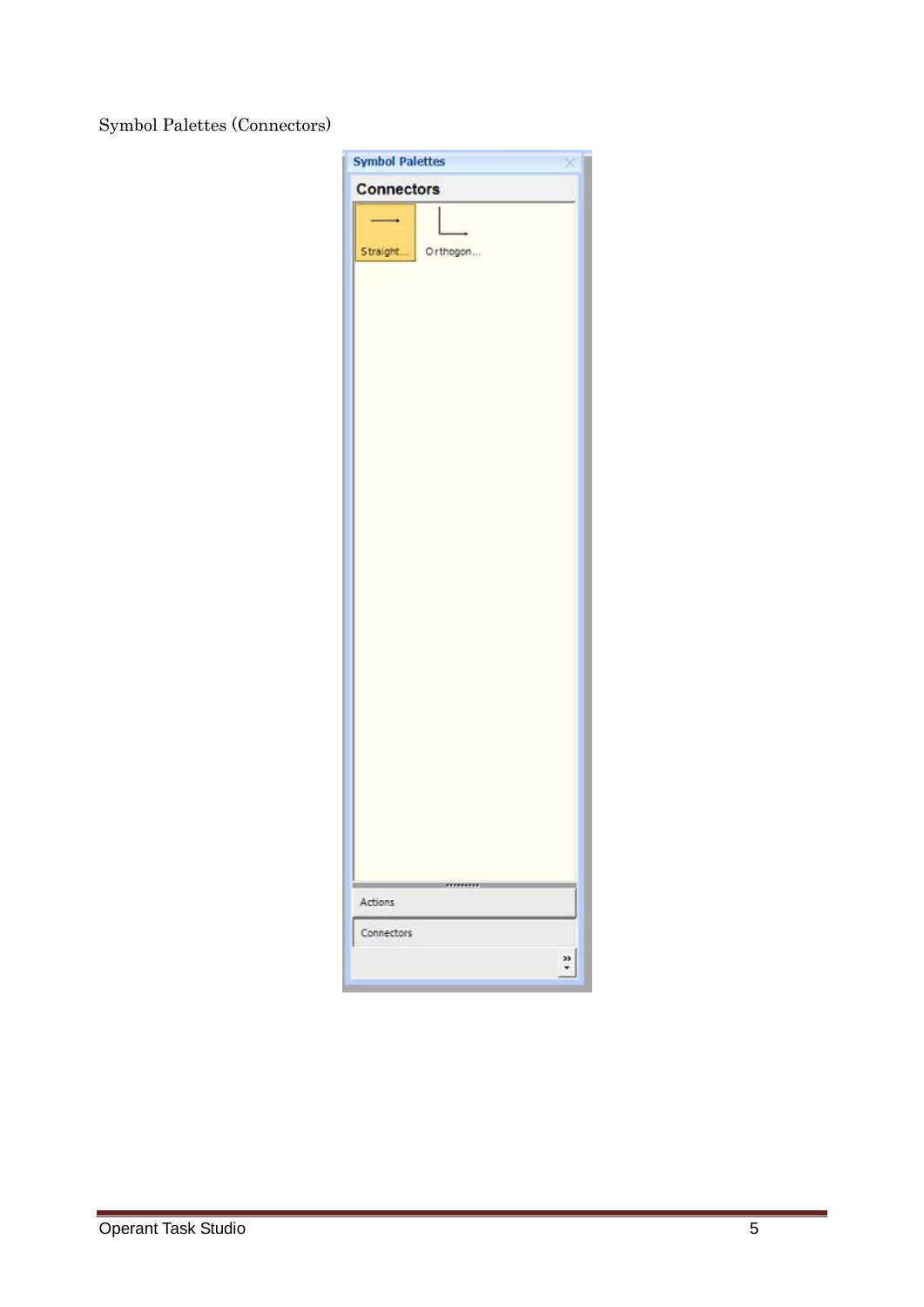#### Properties

Set detail of each Action to item of OperantTask inside of Properties. When you select Action at Diagram, each property appears. Item which you can set are different depending on each Action.

| <b>Properties</b>             |                                               |
|-------------------------------|-----------------------------------------------|
| <b>龍公</b><br>国                |                                               |
| 4 Bounds                      |                                               |
| NodeScale                     | $1px = 1px$                                   |
| <b>PinPoint</b>               | 140: 330                                      |
| PinPointOffset                | 60; 40                                        |
| $5$ Size                      | 120:80                                        |
| 4 General                     |                                               |
| ExcludeFromLayout             | False                                         |
| FullName                      | Model.ITI                                     |
| MeasurementUnit               | Pixel                                         |
| <b>Name</b>                   | ш                                             |
| <b>ToolTipText</b>            |                                               |
| ZOrder                        | 1                                             |
| <sup>4</sup> Misc             |                                               |
| Ports                         | (コレクション)                                      |
| TreatAsObstacle               | True                                          |
| 4 Operant Task                |                                               |
| Duration                      | o                                             |
| Duration Range                | o                                             |
| <b>Is Terminable</b>          | True                                          |
| <b>4</b> Transformations      |                                               |
| FlipX                         | False                                         |
| FlipY                         | False                                         |
| RotationAngle                 | ٥                                             |
| 4 子の他                         |                                               |
| BoundsInfo                    | Syncfusion, Windows, Forms, Diagram, Boundsln |
| <b>CentralPort</b>            | Syncfusion.Windows.Forms.Diagram.CentralPc    |
| EnableCentralPort             | True                                          |
| GraphicsPath                  | System.Drawing.Drawing2D.GraphicsPath         |
| Labels                        | ロレクション)                                       |
| MaxPoints                     | 2147483647                                    |
| <b>MinPoints</b>              | 3.                                            |
| PropertyBag                   | (コレクション)                                      |
| 4 動作                          |                                               |
| <b>EditStyle</b>              | AllowMoveX=TrueAllowMoveY=True, AllowRol      |
| InheritContainerMeasureUnits  | True                                          |
| LineHitTestPadding            | 6                                             |
| ▲ 表示                          |                                               |
| <b>DrawPorts</b>              | True                                          |
| EnableShading                 | False                                         |
| FillStyle                     | (Color [A=255, R=125, G=190, B=255], Type=S+  |
| <b>D</b> LineStyle            | {Width=1,Color [DarkGray]}                    |
| <b>PrintPorts</b>             | False                                         |
| ShadowStyle                   | {False, Color [A=128, R=105, G=105, B=105]}   |
| Visible                       | True                                          |
|                               |                                               |
| Name<br>Unique name of shape. |                                               |

When you create a Diagram, you need to start from "Begin" and finish "End"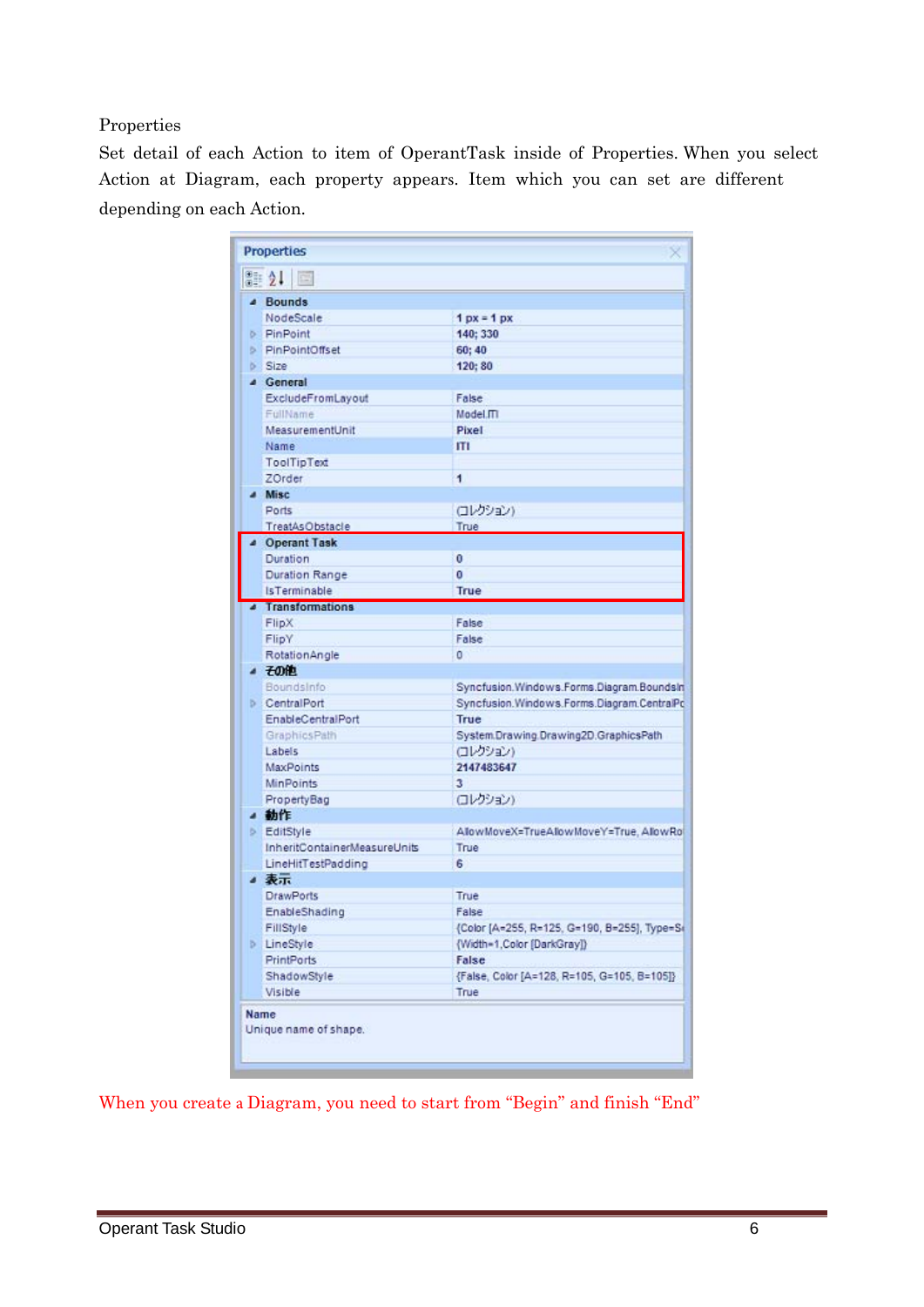#### Operant Task

Selectable items are different depending on each selected Action, Connector, and Diagram.

#### Symbol Palettes (Action)

- Duration : enter duration of "Action" continue (unit is sec.)
- Duration Range : enter randomize Duration (unit is sec.) e.g. When you set Duration for 5 sec and Range for 3 sec, then it is randomized between 2 sec to 8 sec. The duration can be set for 0.1 sec.
- Is Terminable: when you set it True and trial reaches "End" at Diagram, the "Action" will be terminated as well. When you set it False, the trial will not end until "Action" ends by reaching a certain duration or trial number. (setting is True or False)
- Delay: make start timing delay as you set (unit is sec)
- Delay Range: enter the range of randomize "Delay" (unit is sec)
- Type: when Action has several types (frequency difference of sound stimulus et al. ), select one
- Condition: when it meets to input condition, connected Action will be start. Available command is different depending on the settings of the machine. Please refer to other documents.
- IsTerminateRunningAction: Terminate executing Action (Select True or False).
- IsWaitInfinity: When it is set, wait to execute Action / establish condition, without time-limit. (Select True or False)
- RewardQuantity: When "RewardRuleType" is Fixed, enter the reward unit. (unit is number of supply)
- RewardRuleType: Select from 3 kinds of settings, fixed value (Fixed), certain ratio (Ratio), randomize (Random).
- RewardRule: Enter it, when the manner of supplying reward changes (Ratio, Random). When you choose ratio(%): No. of supply; ratio(%): No. of supply [Summation of ratio shall be  $100\%$ ), e.g.  $50:1;40:2;10:4$ ], when it choose "Random", minimum supply number: maximum supply number.
- IsResetSignalProperties: Reset intensity of Signal at start or finish of Action (True or False)
- Condition: The available Condition Command is different from each system. Usable text is described to RunTimeProperty of Operant Task StudioV2. Set condition to activate Action by using ">", " $\leq$ ", "=" at the end of Action. The detail command is in a separate sheet.
- Configuration: By configuration, other panel for detail setting appears (at Visual, sound[wav files])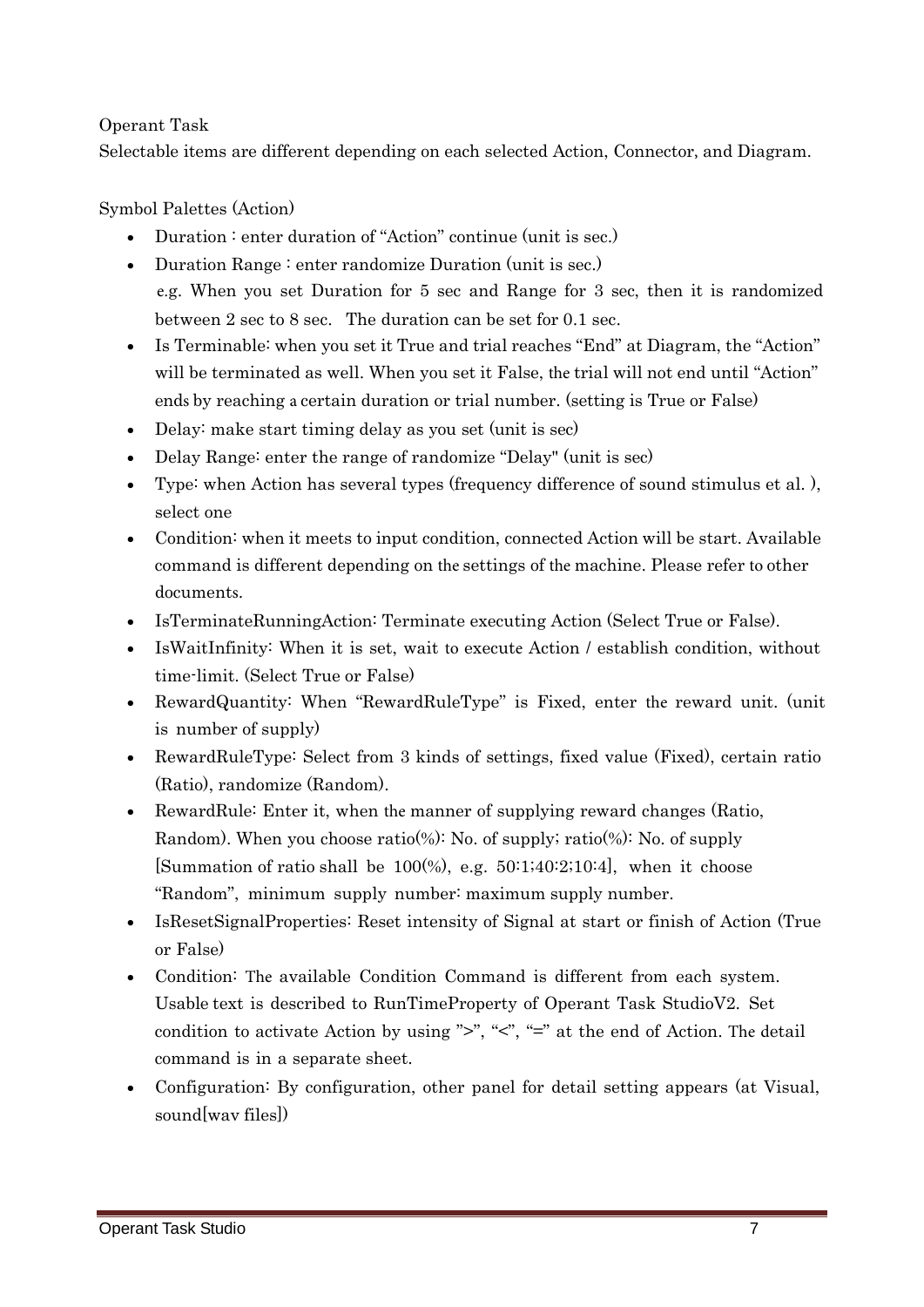Symbol Palettes (Connectors)

• Connected Event: Select from End. Timeout & None. End: when all active Actions are finished, move to connected Action. Timeout: when active Action reaches to setting time, move to connected Action.

#### Diagram

- Compute Expressions: Calculate duration of interval of time between certain Action and fill in Trial file.
- Correct Delay: When it is judged Correct at Judgment, insert prescribed time after End Action (unit is sec)
- Correct Delay Houselamp: Assign the setting of Houselamp at Correct Delay. When you set None, status will not change. When you set On, Houselamp will be turned on. And when you set Off, it will be turned off.
- Error Delay: When it is judged Error at Judgment, insert certain delay after End Action (unit is sec).
- Error Delay Houselamp: Assign the setting of Houselamp at Error Delay. When you set None, status will not change. When you set On, Houselamp will be turned on. And when you set Off, it will be turned off.
- Omission Delay: When it is judged Omission at Judgment, insert certain delay after End Action (unit is sec).
- Omission Delay Houselamp : Assign the setting of Houselamp at Omission Delay. When you set None, status will not change. When you set On, Houselamp will be turned on. And when you set Off, it will be turned off.
- Trial Duration: Assign duration of Trial. When you set the duration, Trial will not continue beyond the duration.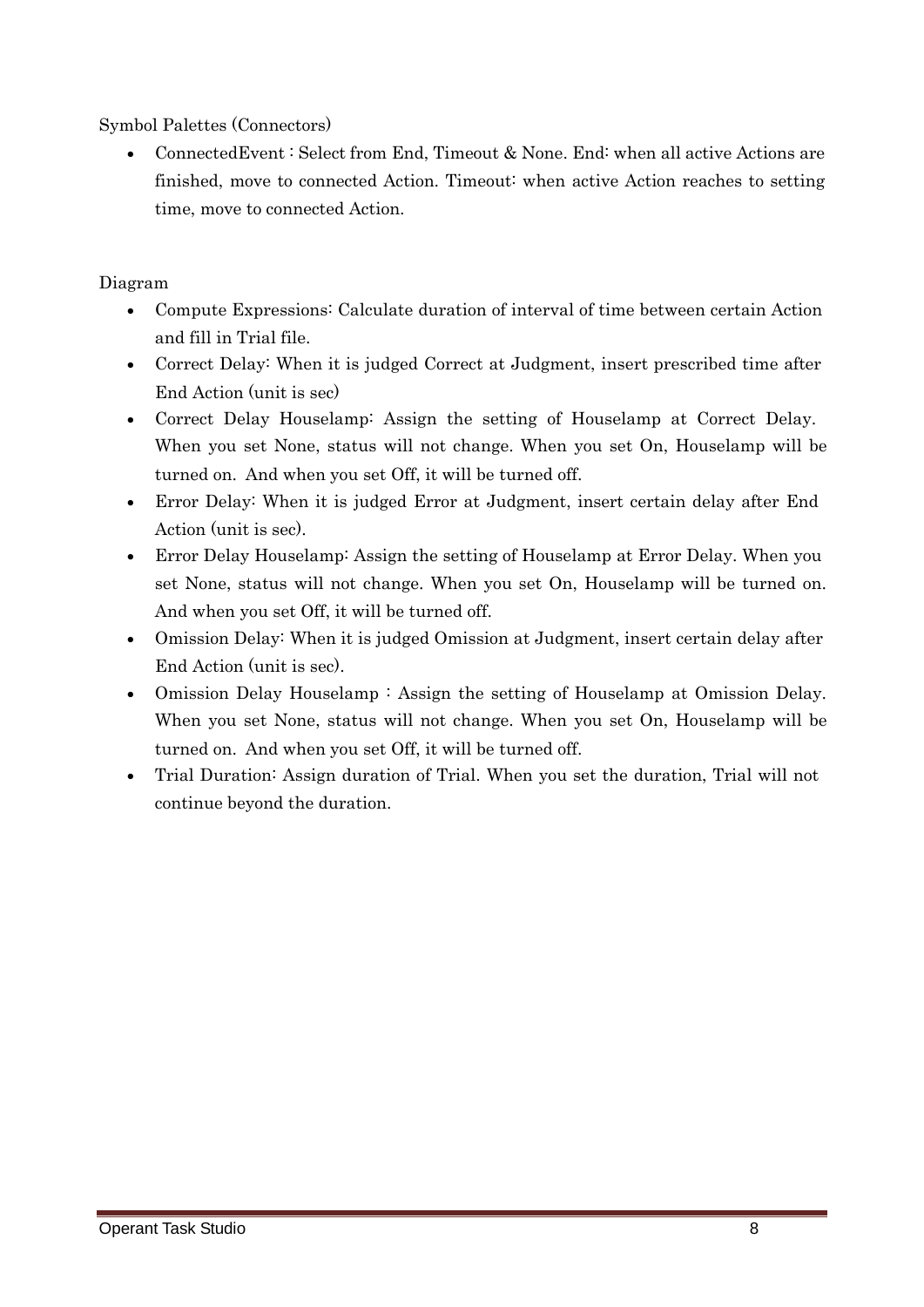#### The way of arrangement



#### Drug objective icon from Symbol Palettes and paste any place of Diagram.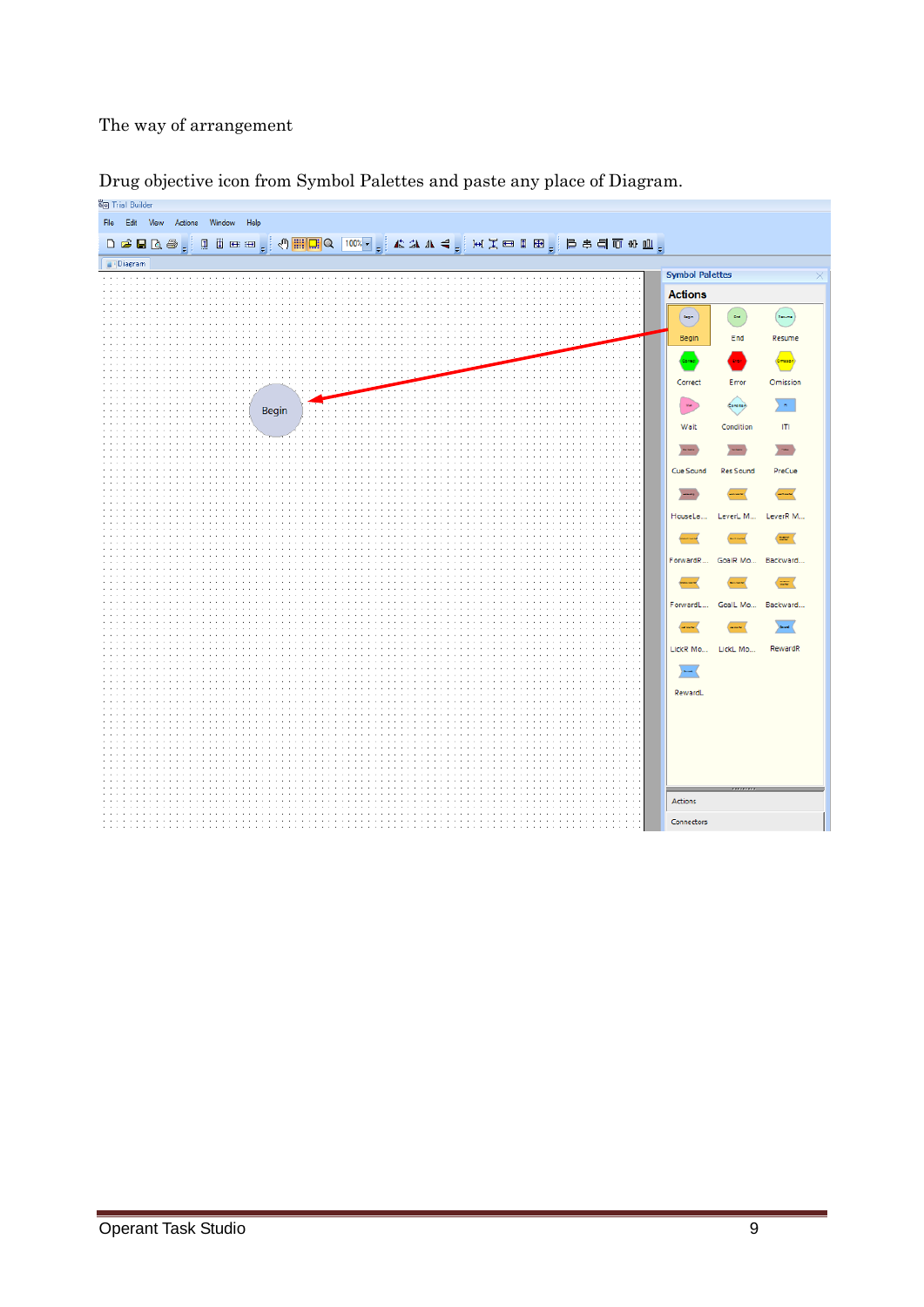Switch between Actions to Connectors at Tab bottom part of Symbol Palettes.

| <b>Actions</b>   |                                                                                                                                                                                                                                                                                                                                                                                                                                                                      |                         |
|------------------|----------------------------------------------------------------------------------------------------------------------------------------------------------------------------------------------------------------------------------------------------------------------------------------------------------------------------------------------------------------------------------------------------------------------------------------------------------------------|-------------------------|
| log <sub>n</sub> | $\left( \begin{array}{c} \bullet \\ \bullet \end{array} \right)$                                                                                                                                                                                                                                                                                                                                                                                                     | <b>Teruma</b>           |
| Begin            | End                                                                                                                                                                                                                                                                                                                                                                                                                                                                  | Resume                  |
| and)             | <b>Septime</b>                                                                                                                                                                                                                                                                                                                                                                                                                                                       | <b>Cineral</b>          |
| Correct          | Error                                                                                                                                                                                                                                                                                                                                                                                                                                                                | Omission                |
| $\sim$ $\alpha$  | darange                                                                                                                                                                                                                                                                                                                                                                                                                                                              | $\langle \cdot \rangle$ |
|                  | Wait Condition                                                                                                                                                                                                                                                                                                                                                                                                                                                       | T                       |
|                  | $\label{eq:12} \begin{array}{lllllll} \text{Mink} & \text{and} & \text{Mink} \\ \text{Mink} & \text{Mink} \\ \text{Mink} & \text{Mink} \\ \text{Mink} & \text{Mink} \\ \text{Mink} & \text{Mink} \\ \text{Mink} & \text{Mink} \\ \text{Mink} & \text{Mink} \\ \text{Mink} & \text{Mink} \\ \text{Mink} & \text{Mink} \\ \text{Mink} & \text{Mink} \\ \text{Mink} & \text{Mink} \\ \text{Mik} & \text{Mink} \\ \text{Mik} & \text{Mik} \\ \text{Mik} & \text{Mik} \\$ |                         |
|                  | Cue Sound Res Sound PreCue                                                                                                                                                                                                                                                                                                                                                                                                                                           |                         |
|                  |                                                                                                                                                                                                                                                                                                                                                                                                                                                                      |                         |
|                  | HouseLa LeverL M LeverR M                                                                                                                                                                                                                                                                                                                                                                                                                                            |                         |
|                  | $\begin{picture}(15,10) \put(0,0){\vector(1,0){10}} \put(10,0){\vector(1,0){10}} \put(10,0){\vector(1,0){10}} \put(10,0){\vector(1,0){10}} \put(10,0){\vector(1,0){10}} \put(10,0){\vector(1,0){10}} \put(10,0){\vector(1,0){10}} \put(10,0){\vector(1,0){10}} \put(10,0){\vector(1,0){10}} \put(10,0){\vector(1,0){10}} \put(10,0){\vector(1,0){10}} \put(10,0){\vector(1$                                                                                          |                         |
|                  | ForwardR GoalR Mo Backward                                                                                                                                                                                                                                                                                                                                                                                                                                           |                         |
|                  | <b>CONTRACTOR</b>                                                                                                                                                                                                                                                                                                                                                                                                                                                    |                         |
|                  | ForwardL GoalL Mo Backward                                                                                                                                                                                                                                                                                                                                                                                                                                           |                         |
|                  | $\begin{picture}(20,10) \put(0,0){\vector(1,0){10}} \put(15,0){\vector(1,0){10}} \put(15,0){\vector(1,0){10}} \put(15,0){\vector(1,0){10}} \put(15,0){\vector(1,0){10}} \put(15,0){\vector(1,0){10}} \put(15,0){\vector(1,0){10}} \put(15,0){\vector(1,0){10}} \put(15,0){\vector(1,0){10}} \put(15,0){\vector(1,0){10}} \put(15,0){\vector(1,0){10}} \put(15,0){\vector(1$                                                                                          | $\frac{1}{2}$           |
|                  | LickR Mo LickL Mo RewardR                                                                                                                                                                                                                                                                                                                                                                                                                                            |                         |
| $-$              |                                                                                                                                                                                                                                                                                                                                                                                                                                                                      |                         |
| RewardL          |                                                                                                                                                                                                                                                                                                                                                                                                                                                                      |                         |
|                  |                                                                                                                                                                                                                                                                                                                                                                                                                                                                      |                         |
| Actions          |                                                                                                                                                                                                                                                                                                                                                                                                                                                                      |                         |
| Connectors       |                                                                                                                                                                                                                                                                                                                                                                                                                                                                      |                         |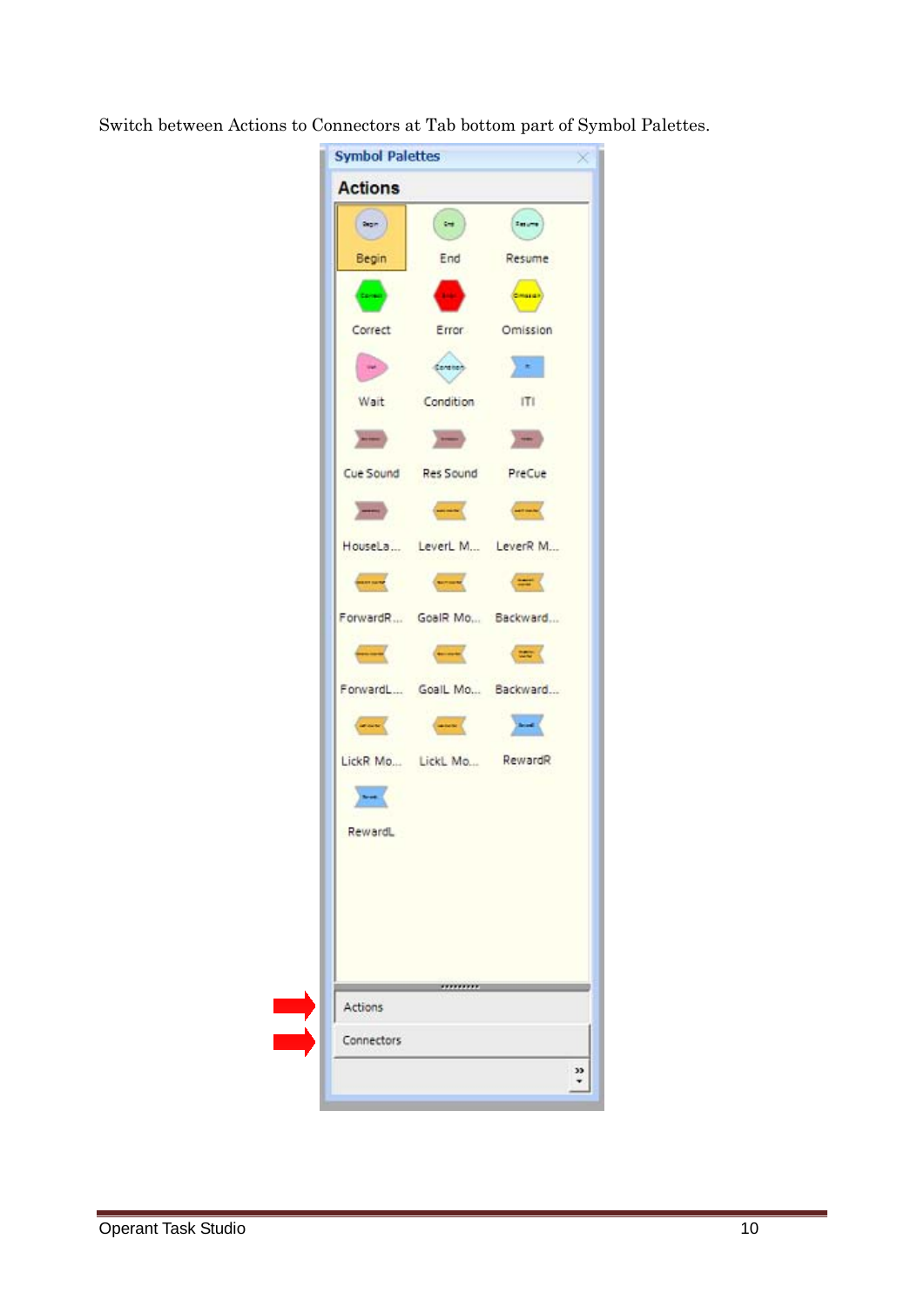

Drag arrow of Connectors and paste any place at Diagram.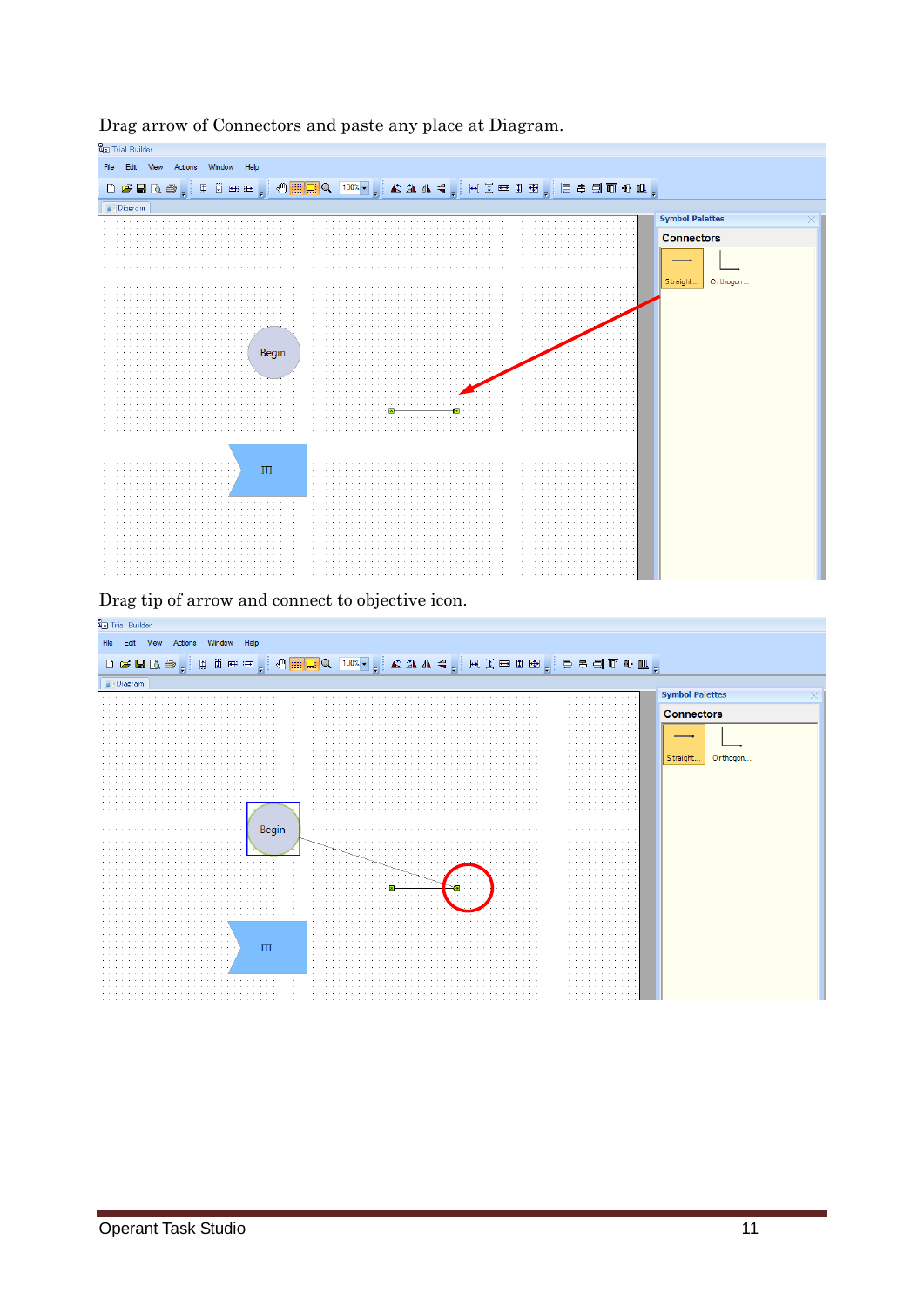

When it is connected, the tip of the arrow is displayed red.

In this way, compose tasks by connecting icons and arrows.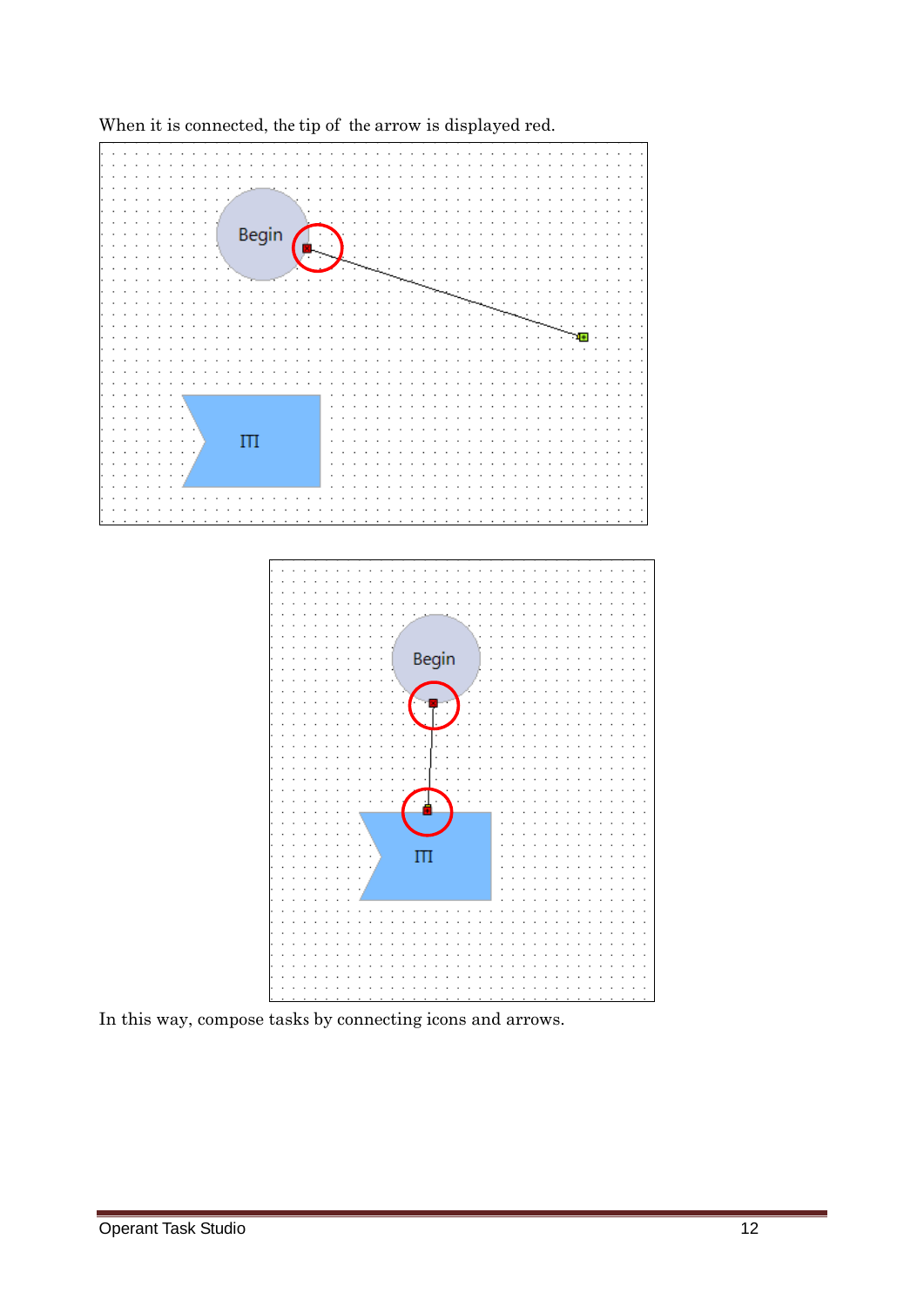

When you finish creating the Diagram, save the Diagram with name.<br> $\frac{\mathbb{R}_{\Box}}{\Box}$  Trial Builder

| Save Diagram             | х<br>▣              |
|--------------------------|---------------------|
| Enter diagram details    |                     |
| Name                     |                     |
| <b>Existing Diagrams</b> |                     |
| Name                     | Modified On         |
| 20150916_Test            | 2015/09/16 16:23:44 |
| 20151016 Demo            | 2015/10/18 2:42:00  |
| 20151111VisualTask       | 2015/11/11 22:41:55 |
| 20151112_choice          | 2015/11/13 20:18:56 |
| 20151112 Go              | 2015/11/12 21:15:02 |
| 20151112_Nogo            | 2015/11/12 20:59:03 |
|                          | Cancel<br>Save      |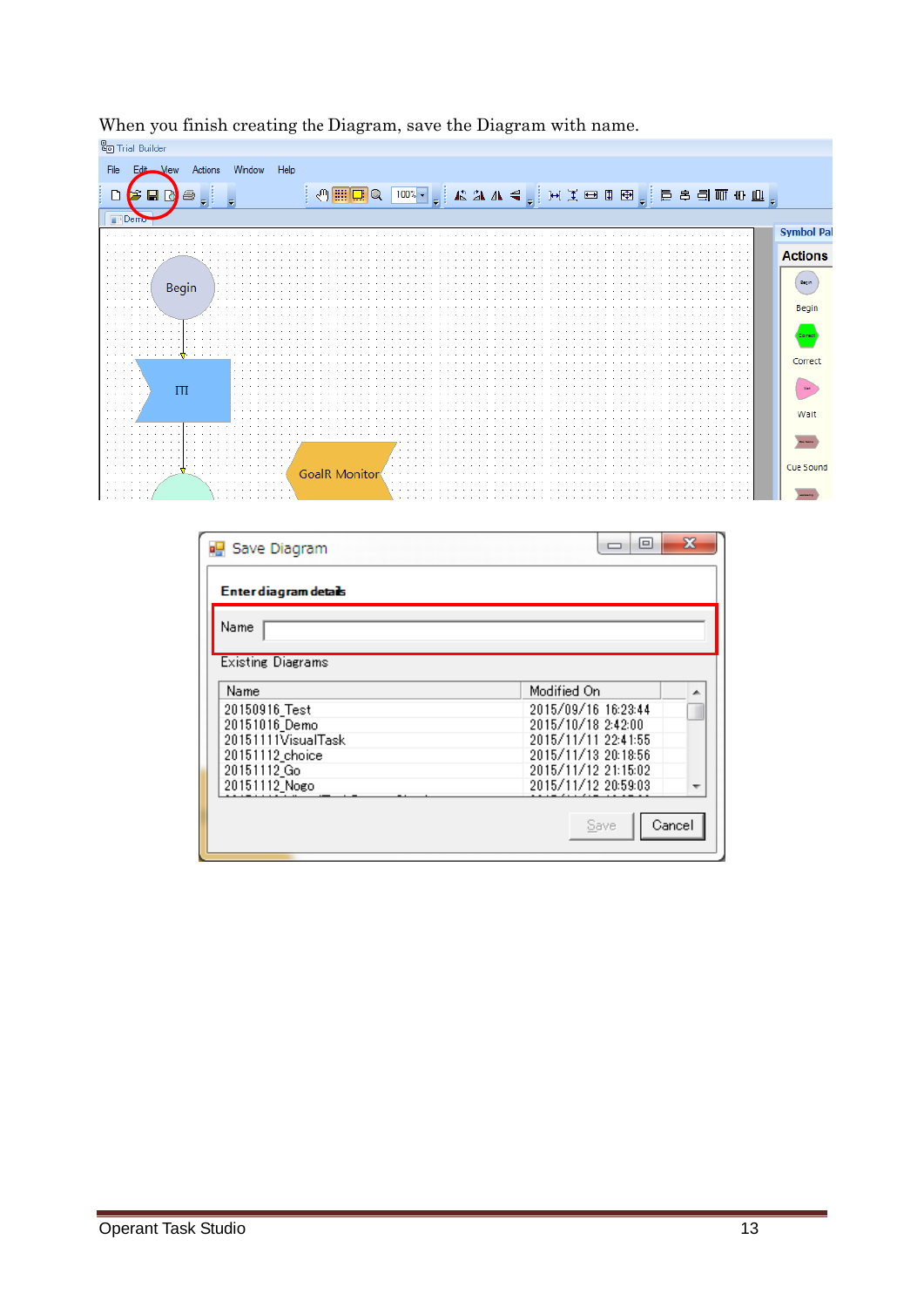| <sup>8</sup> o Trial Builder |          |        |          |                                                                                                                          |  |  |  |  |  |                   |
|------------------------------|----------|--------|----------|--------------------------------------------------------------------------------------------------------------------------|--|--|--|--|--|-------------------|
| View                         | Actions  | Window | Help     |                                                                                                                          |  |  |  |  |  |                   |
|                              |          |        |          |                                                                                                                          |  |  |  |  |  |                   |
| $B \cup B$                   |          |        |          | ▏◁ <mark>▦ख़</mark> ◒ <mark>▯啵</mark> ▾ <sub>,</sub> ┆ぬ◮◀ <sub>▾</sub> ┊⊬ <del>┇▭▯▣<sub>▞</sub>┊╞ᅧ╡때₩⋓<sub>▞</sub></del> |  |  |  |  |  |                   |
| <b>Demt</b>                  |          |        |          |                                                                                                                          |  |  |  |  |  |                   |
|                              |          |        |          |                                                                                                                          |  |  |  |  |  | <b>Symbol Pal</b> |
|                              |          |        |          |                                                                                                                          |  |  |  |  |  |                   |
|                              |          |        |          |                                                                                                                          |  |  |  |  |  | <b>Actions</b>    |
|                              |          |        |          |                                                                                                                          |  |  |  |  |  |                   |
|                              | Begin    |        |          |                                                                                                                          |  |  |  |  |  | <b>Begin</b>      |
| $\cdot$ $\cdot$ $\cdot$      |          |        |          |                                                                                                                          |  |  |  |  |  |                   |
|                              |          |        |          |                                                                                                                          |  |  |  |  |  | Begin             |
|                              |          |        |          |                                                                                                                          |  |  |  |  |  |                   |
|                              |          |        |          |                                                                                                                          |  |  |  |  |  | Comed             |
|                              |          |        |          |                                                                                                                          |  |  |  |  |  |                   |
| .                            |          |        |          |                                                                                                                          |  |  |  |  |  | Correct           |
| .<br>$\sim$                  |          |        |          |                                                                                                                          |  |  |  |  |  |                   |
| .<br>$\sim$                  |          |        |          |                                                                                                                          |  |  |  |  |  |                   |
| $\mathbf{r}$<br>$\cdots$     | Ш        |        |          |                                                                                                                          |  |  |  |  |  |                   |
| .                            |          |        |          |                                                                                                                          |  |  |  |  |  | Wait              |
|                              |          |        |          |                                                                                                                          |  |  |  |  |  |                   |
|                              |          |        |          |                                                                                                                          |  |  |  |  |  |                   |
|                              |          |        |          |                                                                                                                          |  |  |  |  |  |                   |
|                              |          |        |          |                                                                                                                          |  |  |  |  |  |                   |
|                              |          |        |          | GoalR Monitor                                                                                                            |  |  |  |  |  | Cue Sound         |
| $\sim$<br>$\sim$ $\sim$      | $\cdots$ |        | $\cdots$ |                                                                                                                          |  |  |  |  |  |                   |
|                              |          |        |          |                                                                                                                          |  |  |  |  |  |                   |

When you edit an existing Diagram, click icon of folder at toolbar.

Select the objective Diagram, and click "Open"

| og Open Diagram             | x<br>l۰                  |
|-----------------------------|--------------------------|
| Choose the diagram to open. |                          |
| Name                        | Modified On<br>∸         |
| 20151208_model2             | 2015/12/08 14:58:55      |
| 20151216_Image              | 2015/12/16 12:38:10      |
| 20151216 ImgeRandmization   | 2015/12/16 12:10:53      |
| 20151217 Test               | 2015/12/17 12:39:27      |
| 3windowTest                 | 2015/12/02 16:17:02      |
| Demo                        | 2016/01/08 11:55:30      |
| ImageTest001                | 2015/12/02 12:18:18<br>Ξ |
| Systemcheck                 | 2015/10/09 15:45:56      |
| Test image01                | 2015/12/02 14:45:47      |
|                             |                          |
|                             | Cancel<br>Open           |
|                             |                          |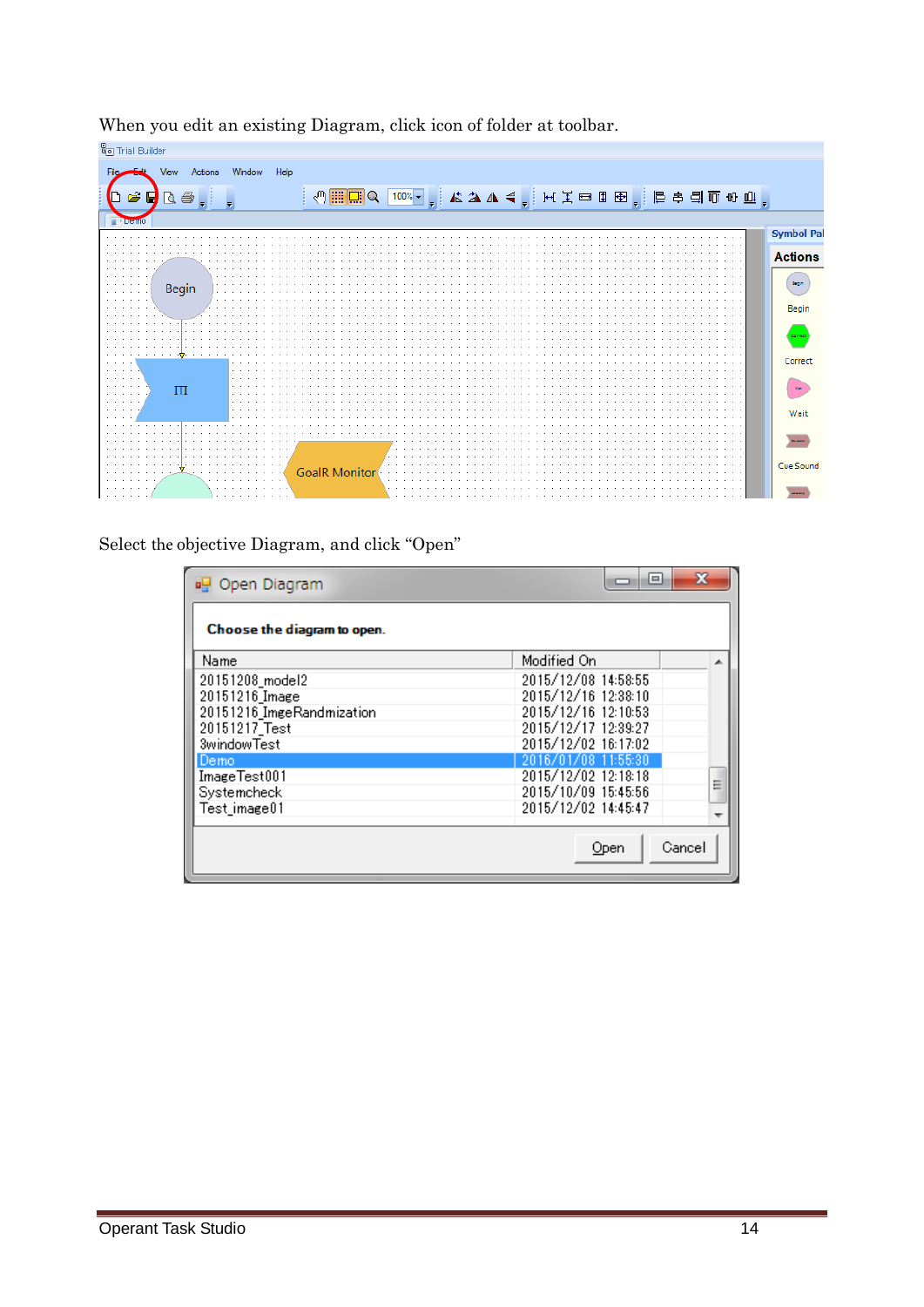### **External Event**





Select a vacant part of the Diagram to set.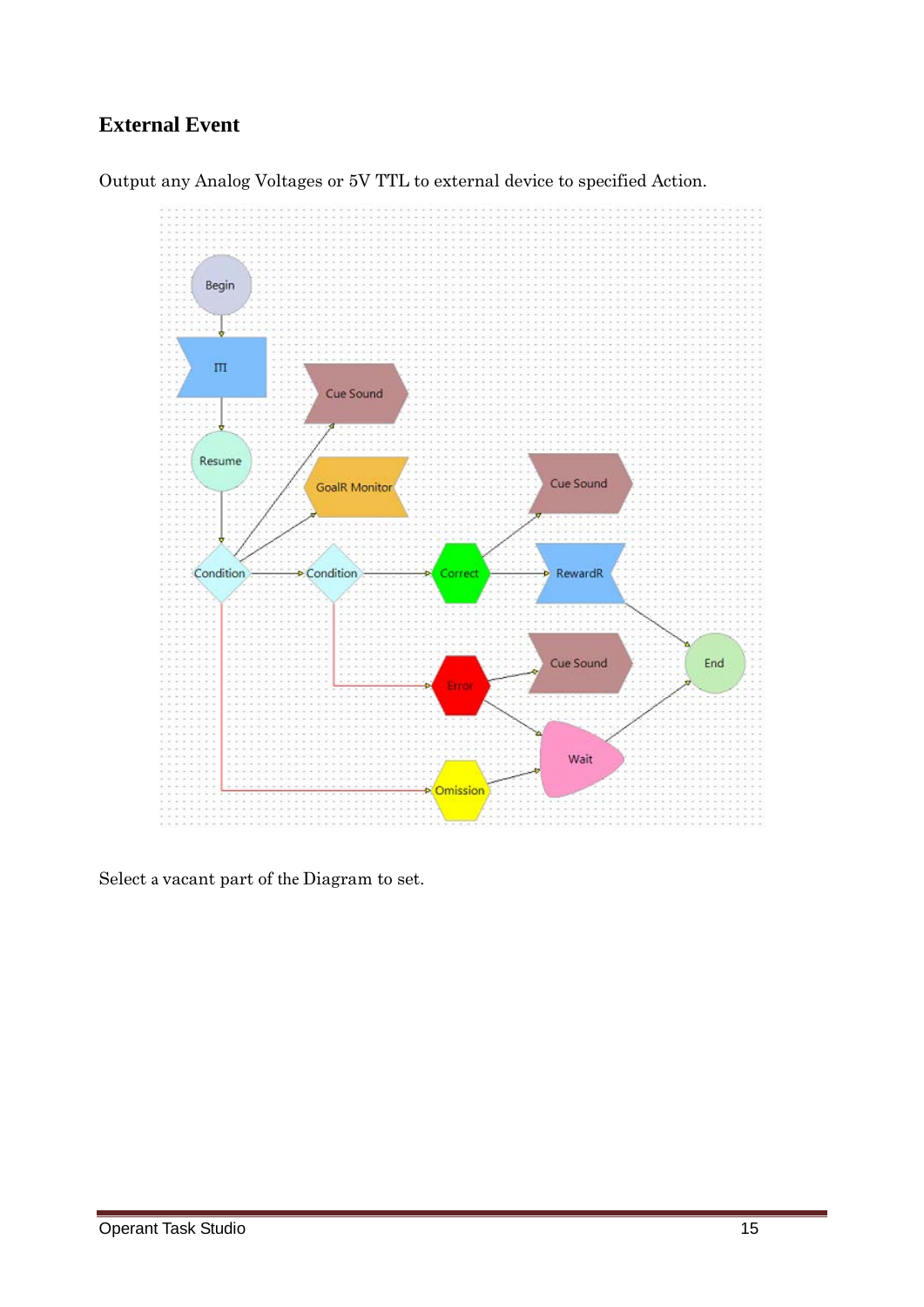| <b>Properties</b>             |                                      |
|-------------------------------|--------------------------------------|
| SI 2.<br>E                    |                                      |
| <b>Header and Footer</b><br>◢ |                                      |
| HeaderFooterData<br>ь         | Syncfusion.Windows.Forms.Diagram.Hea |
| Layers<br>◢                   |                                      |
| Layers                        | ロレクション)                              |
| ▲ Line Routing                |                                      |
| BridgeStyle                   | Arc                                  |
| LineBridgeSize                | 16                                   |
| LineBridgingEnabled           | False                                |
| LineRoutingEnabled            | False                                |
| OptimizeLineBridging          | False                                |
| 4 Logical Units               |                                      |
| <b>DocumentScale</b>          | $1 px = 1 px$                        |
| <b>DocumentSize</b>           | 827 px; 1169 px                      |
| MeasurementUnits              | Pixel                                |
| <b>Misc</b>                   |                                      |
| EnableSelectionListSubstitute | True                                 |
| ▲ Operant Task                |                                      |
| Compute Expressions           |                                      |
| <b>Correct Delay</b>          | $\mathbf{0}$                         |
| Correct Delay Houselamp       | <b>None</b>                          |
| <b>Error Delay</b>            | 0                                    |
| Error Delay Houselamp         | <b>None</b>                          |
| <b>External Events</b>        | (コレクション)                             |
| <b>Omission Delay</b>         | 0                                    |
| Omission Delay Houselamp      | <b>None</b>                          |
| <b>Trial Duration</b>         | 0                                    |
| ⊿ 子の他                         |                                      |
| BottomMargin                  | $\bf{0}$                             |
| LineRouter                    |                                      |
| <b>D</b> LogicalSize          | 827 px; 1169 px                      |
|                               |                                      |

Extent Operant Task from Properties, click the right edge of "External Events", and open External Event Editor.

|     | <b>External Events</b> |               | External Event Details:              |                     |
|-----|------------------------|---------------|--------------------------------------|---------------------|
| No. | Event Source           | Source Action | No:                                  |                     |
|     |                        |               | Event Source Type: @ Action C Signal |                     |
|     |                        |               | Source Action:<br>Begin              |                     |
|     |                        |               | Source Action Type:                  | $\overline{ }$      |
|     |                        |               | Source Action Event                  | $\overline{ }$      |
|     |                        |               | Source Signal:<br>LickR              | $\overline{\nabla}$ |
|     |                        |               | Source Signal Event                  |                     |
|     |                        |               | Output Device:                       |                     |
|     |                        |               | TTL Value:                           |                     |
|     |                        |               | Analog Value:                        |                     |
|     |                        |               | Set                                  |                     |
|     | - 111                  | Þ.            |                                      |                     |

Then click "Add".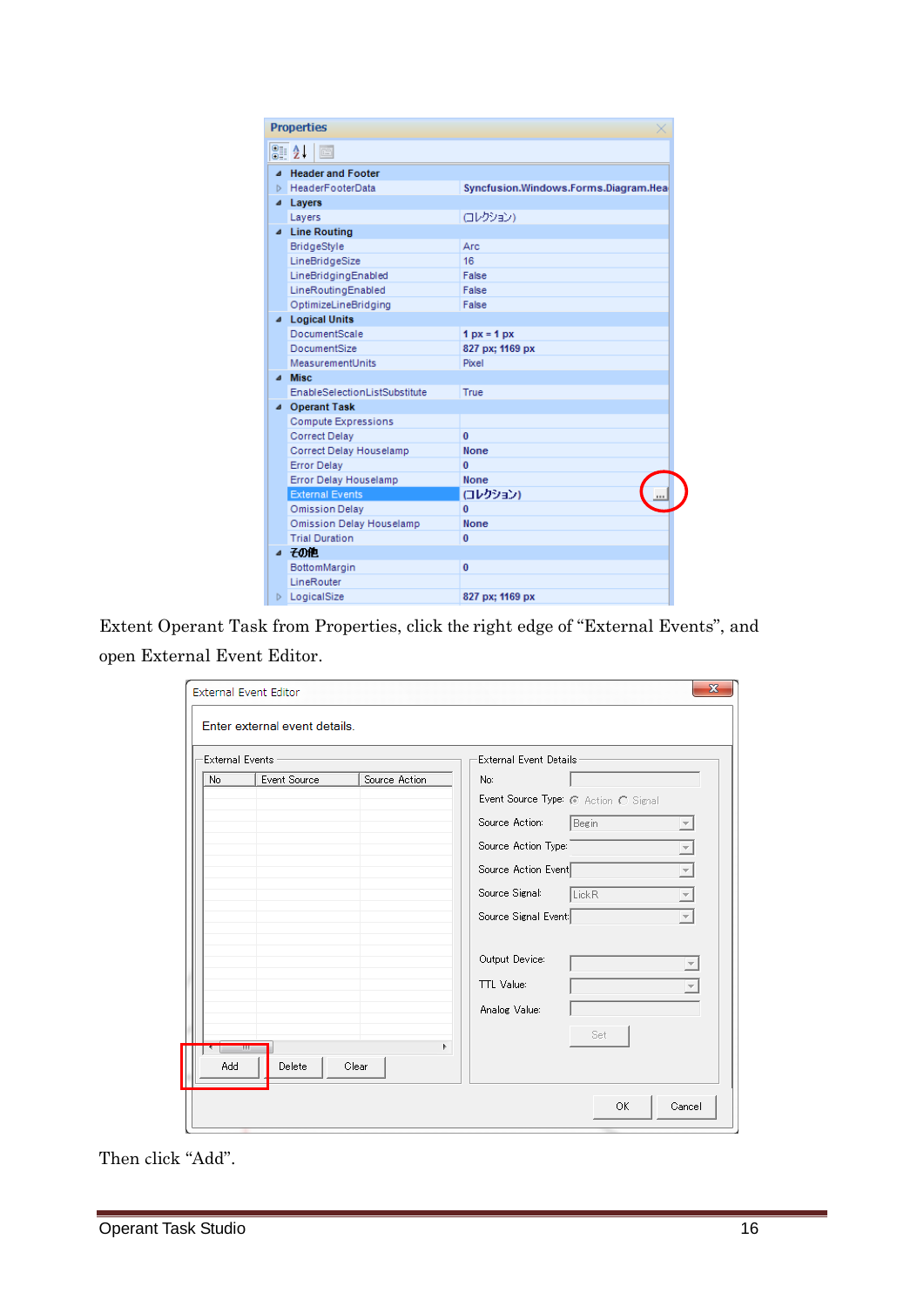| External Event Details                           | External Event Details                      |
|--------------------------------------------------|---------------------------------------------|
| No:                                              | 12<br>No:                                   |
| Event Source Type: @ Action @ Signal             | Event Source Type: ( Action @ Signal        |
| Source Action:<br>Cue Sound<br>▼∣                | Source Action:                              |
| Source Action Type: 1                            | Source Action Type:                         |
| Source Action Event Cue Start                    | Source Action Event                         |
| Source Signal:<br>$\vert \nabla \vert$           | Source Signal:<br>LeverGoalSignalR          |
| Source Signal Event:<br>$\overline{\phantom{a}}$ | Source Signal Event LeverGoalSignalR-On-\ ▼ |
| Output Device:<br>DigitalOutput1<br>▼            | Output Device:<br>Analog EventOut           |
| TTL Value:<br>On<br>▼                            | <b>TTL</b> Value:<br>Off                    |
| I٥<br>Analog Value:                              | $ -3 $<br>Analog Value:                     |
| Set                                              | Set                                         |
|                                                  |                                             |

Select the active icons of External Event Details and set them. Please choose one from each drop-down list. Register the setting by clicking "Set".

- No.: Registered number, automatically filled-in.
- Event Source Type: Select Action (mainly for output) or Signal (mainly for input).
- Source Action: Select Action will be performed.
- Source Action Type: Select one, if certain Type is set to specified Action. (For example, if selected action is outputting sound stimulus and multiple frequency of sound is set as type, use this source action type).
- Source Action Event: Select one, if certain Event is set to specified Action (Usually, it is set from 2 events: start & end).
- Source Signal: Select Signal will be performed.
- Source Signal Event: Select one, if certain Event is set to specified Signal (Usually, it is set from 2 events: start & end).
- Output Device: Select specified Device for out-put (Generally, select from DigitalOutput "Number" or AnalogEventOut).
- TTL Value: When you select DigitalOutput "Number" at Output Device and select "On" at this item, 5V will be output. If it is not output, select Off. \*Duration of 5V output is 10 msec pulse.
- Analog Value: When you set AnalogEventOut at Set Output Device, you can set any voltage for output. You can set the voltage in the -5 V to +5 V range and you can set its increments arbitrarily. \*Unless the next event starts, the same voltage continues to output.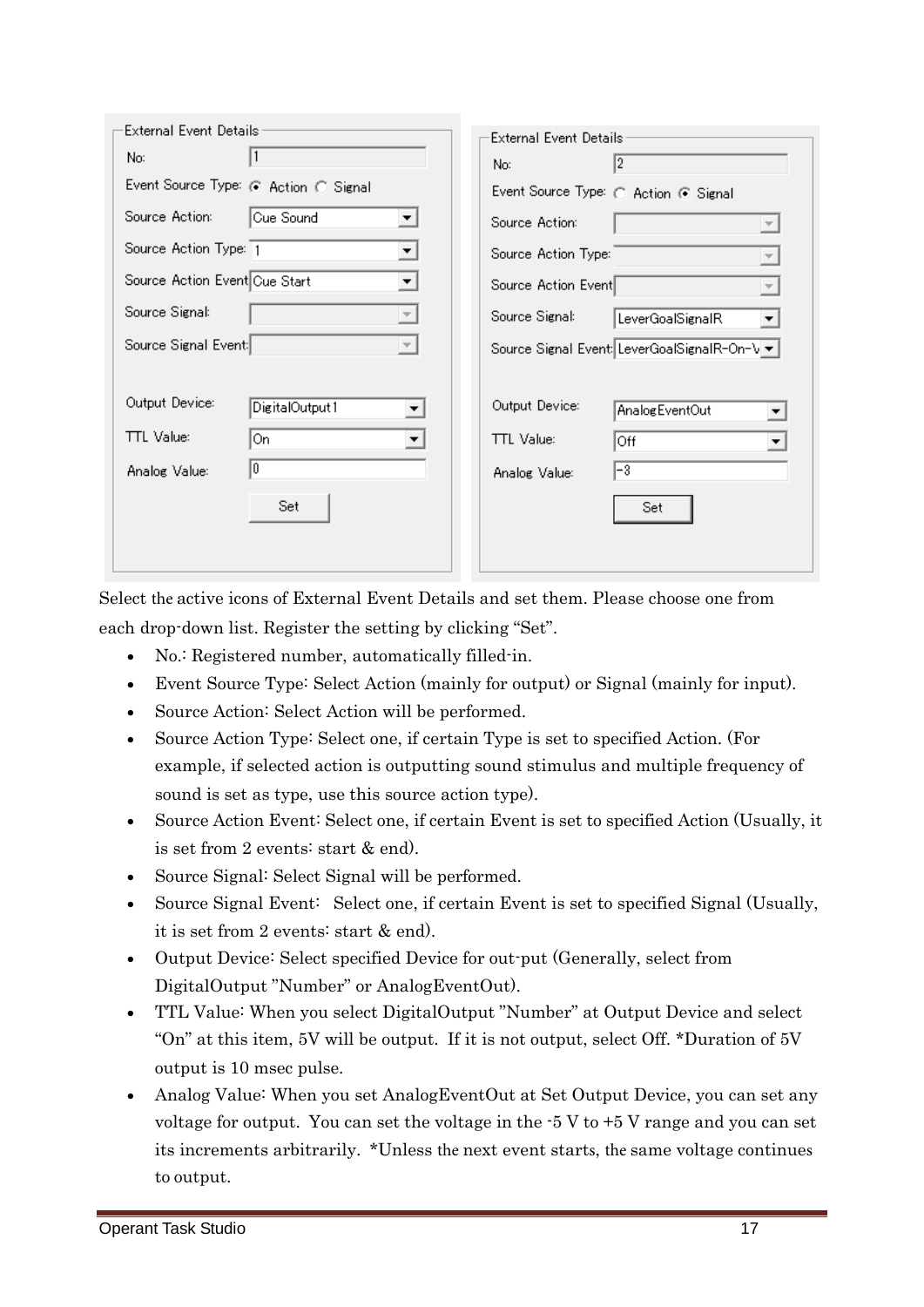### Operant Task Executor

#### **Outline**

This software is for executing Trial, which you have design at trial Builder. The definition of Session is all the action executing. Phase Shift is also available in the case of meeting specified criteria. These relation is Session> Phase> Trial.

Start Operant Task StudioV2 by clicking its icon on the desktop.



The following main window appears after activating the software.

| Operant Task Stude V2                                                                                                                                   |                                                                                                                                                                                                                                                                                                                                                                                                                                                                            | <b>SOLOMON</b>                                                                                                                            |
|---------------------------------------------------------------------------------------------------------------------------------------------------------|----------------------------------------------------------------------------------------------------------------------------------------------------------------------------------------------------------------------------------------------------------------------------------------------------------------------------------------------------------------------------------------------------------------------------------------------------------------------------|-------------------------------------------------------------------------------------------------------------------------------------------|
| Elle Tools Help                                                                                                                                         |                                                                                                                                                                                                                                                                                                                                                                                                                                                                            |                                                                                                                                           |
| Passe<br>Rev<br>Ing.                                                                                                                                    |                                                                                                                                                                                                                                                                                                                                                                                                                                                                            |                                                                                                                                           |
| - IO Devices<br>Parameters                                                                                                                              |                                                                                                                                                                                                                                                                                                                                                                                                                                                                            |                                                                                                                                           |
| Animal ID:<br>End Condition:<br>Session Duration<br>$\bullet$<br>Session Duration: 60<br>min.<br>Correct Trial Count: 20<br>Trial Count:<br>$\sqrt{20}$ |                                                                                                                                                                                                                                                                                                                                                                                                                                                                            |                                                                                                                                           |
| IP Repeat That List IP Randomize Trial List<br><b>F</b> Use Trial Repeat Conditions<br>₩ Repeat Trial On Omission ₩ Repeat Trial On Error               |                                                                                                                                                                                                                                                                                                                                                                                                                                                                            |                                                                                                                                           |
| House lamp: Sesson On<br>×<br>데<br>Import Trials<br><b>Trials</b>                                                                                       | Run Statistics                                                                                                                                                                                                                                                                                                                                                                                                                                                             | Events                                                                                                                                    |
| F Has Phase: Phase:<br>Droops Prime<br>Edit Photos in<br>No. Settings<br>Trial Definition                                                               | Elapsed Time:<br>Phase no:<br>Add Trial<br>Add 'N' Trial<br>Trial no:<br>Correct<br>Duplcate 'N' Trial<br>Error count: Omission count:<br>$\mathcal{R}$<br>A.<br>Copy<br>Paste<br>Runtme Properties:<br>Delete Trials<br>Name<br>ES.<br>Delete Al Trials<br>$\frac{\mathsf{T}\mathsf{C}}{\mathsf{C}\mathsf{C}}$<br>Randomize<br>$rac{CC}{CR}$<br>EC<br>loc<br>RQ<br>RND<br>lup<br><b>LLLD</b><br>LLMU<br>u.<br><b>LLTS</b><br>$\frac{LRD}{I}$<br>$\frac{1}{2}$<br>$\equiv$ | Time.<br>Event Na<br>2016/01/25 15:29:22<br>HouseLar<br>Trial run index:<br>Vaue<br>$\bullet$<br>$\ddot{\phantom{1}}$<br><b>King Bank</b> |
| Ready                                                                                                                                                   |                                                                                                                                                                                                                                                                                                                                                                                                                                                                            | NUM                                                                                                                                       |

The window is consisted of generally 5 parts.

- 1. Parameters: set parameters of Task, such as duration and the way of end.
- 2. IO Devices: display available input systems in each hardware.
- 3. Trials: read Trial created by Trial Builder. A phase setting is also available.
- 4. Run Statistics: property of running Trial appears.
- 5. Event: Event (Action, Signal, et al.) type of current Trial is described.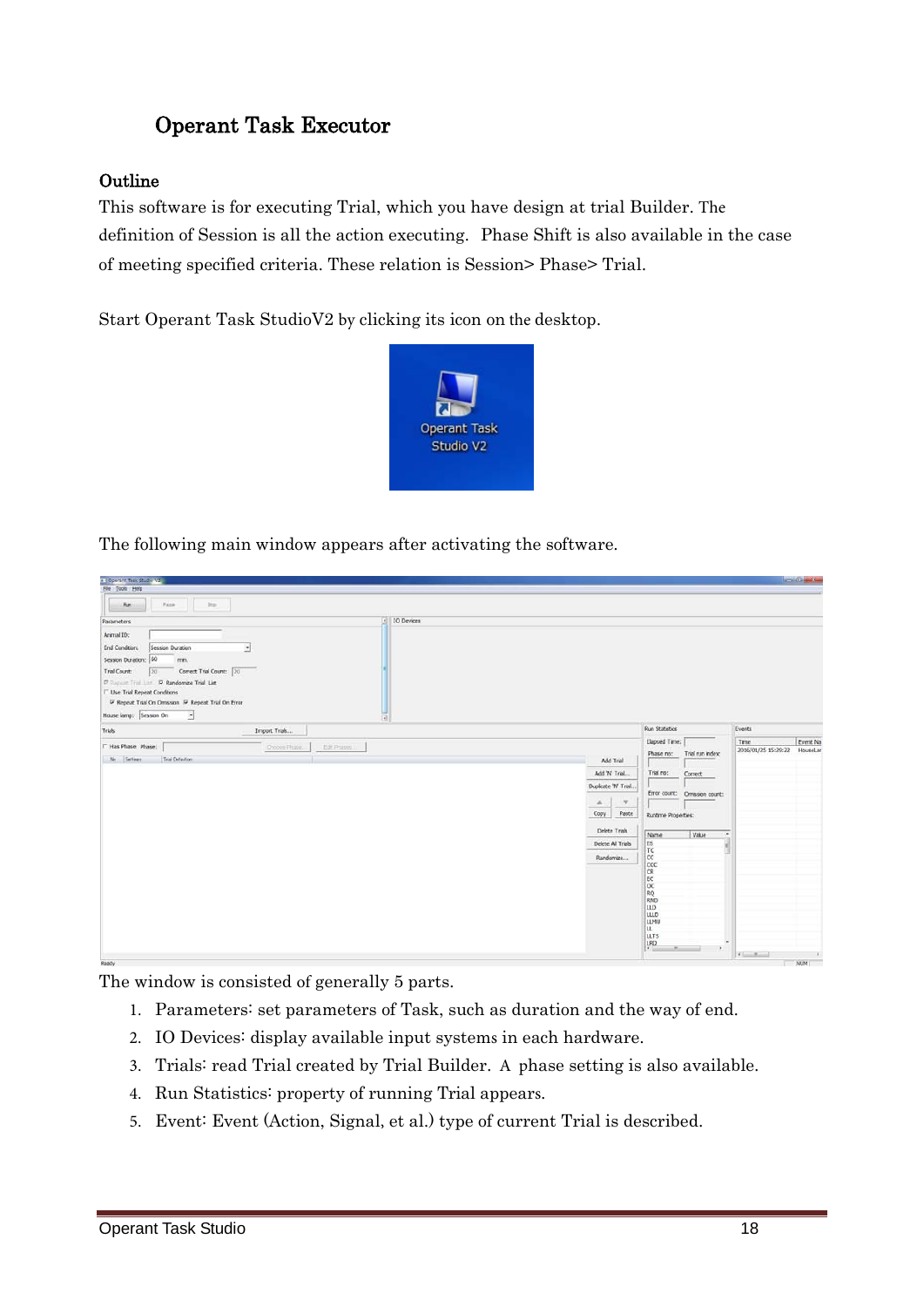#### 1.Parameters

| Parameters                         |                                                                  |  |
|------------------------------------|------------------------------------------------------------------|--|
| Animal ID:                         |                                                                  |  |
| <b>End Condition:</b>              | <b>Session Duration</b>                                          |  |
| <b>Session Duration:</b>           | 60<br>min.                                                       |  |
| <b>Trial Count:</b>                | Correct Trial Count:<br>20<br>20                                 |  |
|                                    | <b>I</b> Repeat Trial List <b>I Randomize Trial List</b>         |  |
| $\Box$ Use Trial Repeat Conditions |                                                                  |  |
|                                    | $\nabla$ Repeat Trial On Omission $\nabla$ Repeat Trial On Error |  |
| House lamp:                        | <b>Session On</b>                                                |  |

- Animal ID: fill in any letters. If it is blank, this software will not work.
- End Condition: set the condition to finish Session.
	- o None: it will not end until it clicked the Stop button.
	- o Session Duration: The session will end at the duration you set. The duration should be filled in minutes.
	- o Trial Count: when it reaches the trial count you set, the session will be over. It should be filled in number.
	- o Correct Trail Count: when it reaches the correct trial count you set, the session will be over. It should be filled in number.
	- o Session Duration & Trial Count: when it reaches Session Duration or Trail Count, the session will end.
	- o Session Duration & Correct Trial Count : when it reaches Session Duration or Correct Trail Count, session will be end.
- Repeat Trial List: Repeat Trial on Trials (Trial list).
- Randomize Trial List: when there are multiple trials, run them randomly.
- Use Trail Repeat Condition: when it is judged Error or Omission, run the same Trial once again. The conditions are selectable by checkboxes with Omission and Error.
- House lamp: select condition of House lamp during Session.
	- o Off: the lamp always turns off.
	- o Session On: the lamp always turns on during session
	- o Trial Resume On: the lamp turns on after a Trial resumes. And the lamp turns off at interval between trial end and next Resume.
	- o Trial Iti On: the lamp turns on at interval between trial end and next Resume.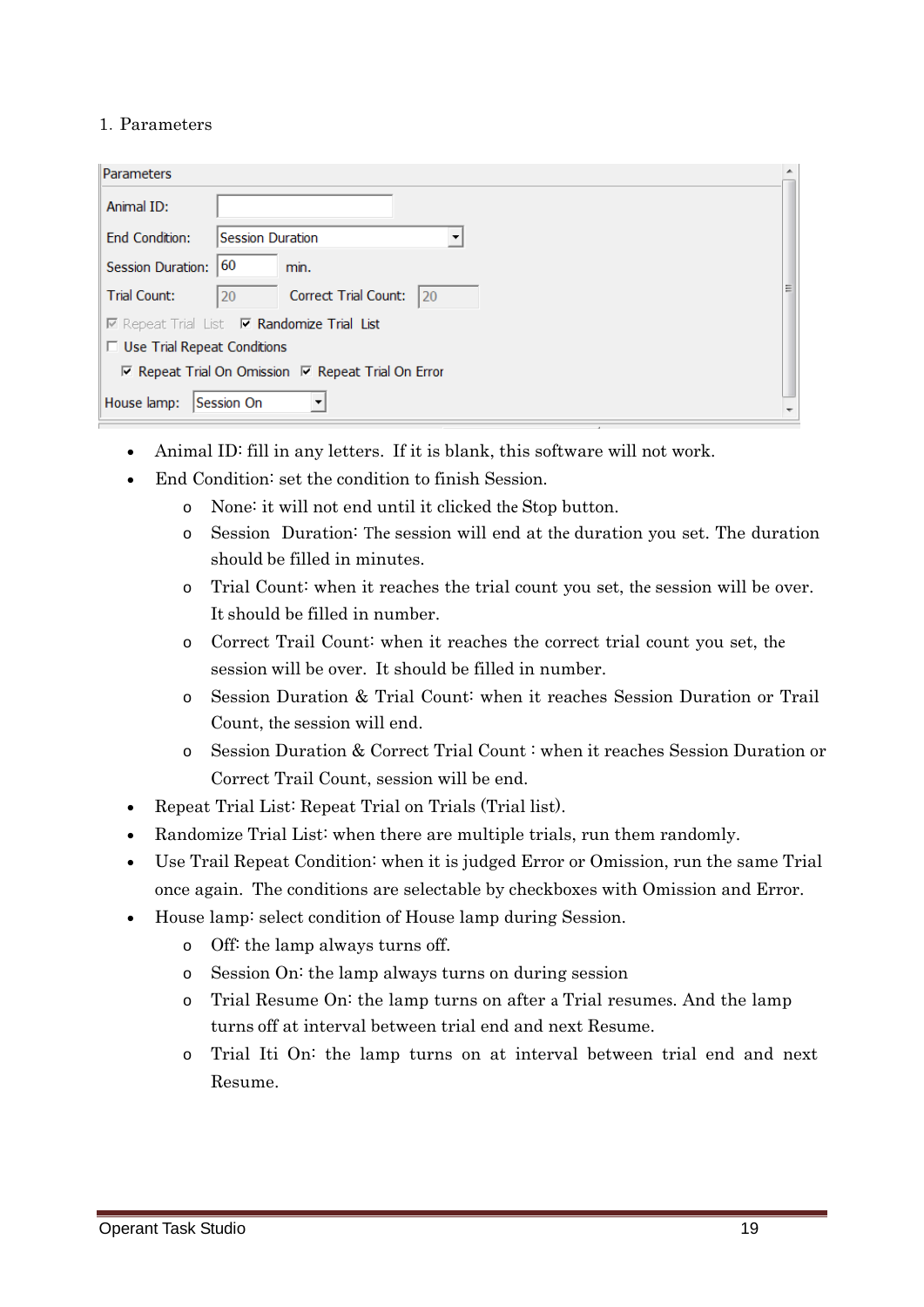#### 2.I/O Devices

When a signal is input from hardware, the ramp will turn on. The display will be different by hardware construction.

3.Trials

| <b>Trials</b>                  |                                        | Import Trials |             |                     |
|--------------------------------|----------------------------------------|---------------|-------------|---------------------|
| □ Has Phase: Phase:            |                                        | Choose Phase  | Edit Phases |                     |
| Settings<br>No.<br>1 0 0 0 0 0 | <b>Trial Definition</b><br>20160125_Go |               |             | <b>Add Trial</b>    |
|                                |                                        |               |             | Add 'N' Trial       |
|                                |                                        |               |             | Duplicate 'N' Trial |
|                                |                                        |               |             | ▼<br>△              |
|                                |                                        |               |             | CPaste<br>Copy      |
|                                |                                        |               |             | Delete Trials       |
|                                |                                        |               |             | Delete All Trials   |
|                                |                                        |               |             | Randomize           |

Import Trials: Read Trial which you have created by Trial Builder. When you click the button, the following window appears.

| <b>Trial Definition 1:</b>  | ۰                                | Import count: | 11           |
|-----------------------------|----------------------------------|---------------|--------------|
| <b>Trial Definition 2:</b>  | $\blacktriangledown$             | Import count: |              |
| <b>Trial Definition 3:</b>  | $\blacktriangledown$             | Import count: | 1            |
| <b>Trial Definition 4:</b>  | $\blacktriangledown$             | Import count: |              |
| <b>Trial Definition 5:</b>  | $\blacktriangledown$             | Import count: | 1            |
| <b>Trial Definition 6:</b>  | $\overline{\phantom{a}}$         | Import count: | 1            |
| <b>Trial Definition 7:</b>  | $\blacktriangledown$             | Import count: | 11           |
| <b>Trial Definition 8:</b>  | $\cdot$                          | Import count: | 1            |
| <b>Trial Definition 9:</b>  | $\overline{\phantom{a}}$         | Import count: | 1            |
| <b>Trial Definition 10:</b> | $\overline{\phantom{a}}$         | Import count: | $\mathbf{1}$ |
| Randomize final trial list! | $\Box$ Clear existing trial list |               |              |

- Trial Definition: available to read saved Trial by selecting from the right ▼ mark of pull-down menu.
- Import Count: the number of import (read) trial can be set.
- Randomize final trial list: when it is checked after trial is read, trials are presented in random order.
- Clear Existing Trail list: when it is checked, import trial after existing trials are cleared.

Reading trials are finished by clicking "Import". When you quit, click "Cancel".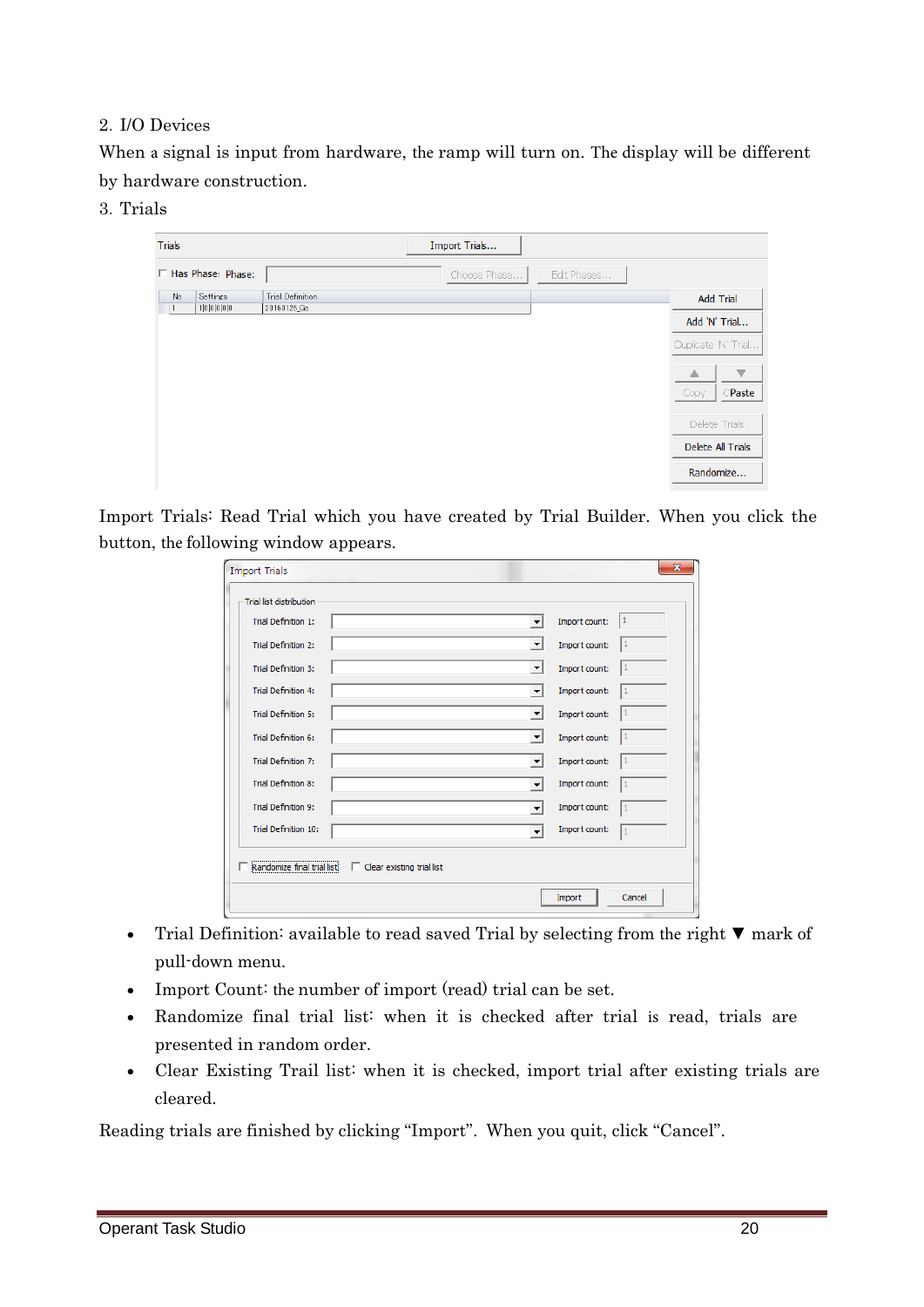In case using Phase

Check "Has Phase".

| <b>Trials</b>                                                               | Import Trials               |                              |
|-----------------------------------------------------------------------------|-----------------------------|------------------------------|
| F Has Phase: Phase:                                                         | Edit Phases<br>Choose Phase |                              |
| Settings<br>Trial Definition<br>No<br>1.1111<br>20160125_Go<br><b>Upper</b> |                             | <b>Add Trial</b>             |
|                                                                             |                             | Add 'N' Trial                |
|                                                                             |                             | Duplicate 'N' Trial          |
|                                                                             |                             | $\overline{\mathbf{v}}$<br>△ |
|                                                                             |                             | CPaste<br>Copy               |
|                                                                             |                             | Delete Trials                |
|                                                                             |                             | Delete All Trials            |
|                                                                             |                             | Randomize                    |



| Phases:  |                            |                      | Add         | General                                                    |
|----------|----------------------------|----------------------|-------------|------------------------------------------------------------|
| No       | Name                       | <b>End Condition</b> |             | n<br>No:                                                   |
|          |                            |                      |             | Name:                                                      |
|          |                            |                      |             | <b>End Condition:</b>                                      |
|          |                            |                      |             | Next Phase No:<br>10                                       |
|          |                            |                      |             | Correct Ratio Calculation<br>I٥<br>Min Trial History Size: |
|          |                            |                      |             | 10<br>0 = Trial Counter<br><b>Trial History Size:</b>      |
| ∢<br>Up. | m<br><b>Delete</b><br>Down |                      | $\mathbb F$ | Save                                                       |

You can add a new Phase by clicking Add. When you add Phase, the number is assigned sequentially.

- Name: fill in any letters.
- End Condition: enter condition for altering Phase. You can use ">", "<", "=" to create conditions.

TC: Trial Count

CC: Correct Count

CCC: Continues Correct Count

CR: Correct Ratio

EC: Error Count

OC: Omission Count

Ex. ) TC>20 (Trial Count is 20 or more)

• Next Phase No.: after the current phase is finished, jump to a specified Phase.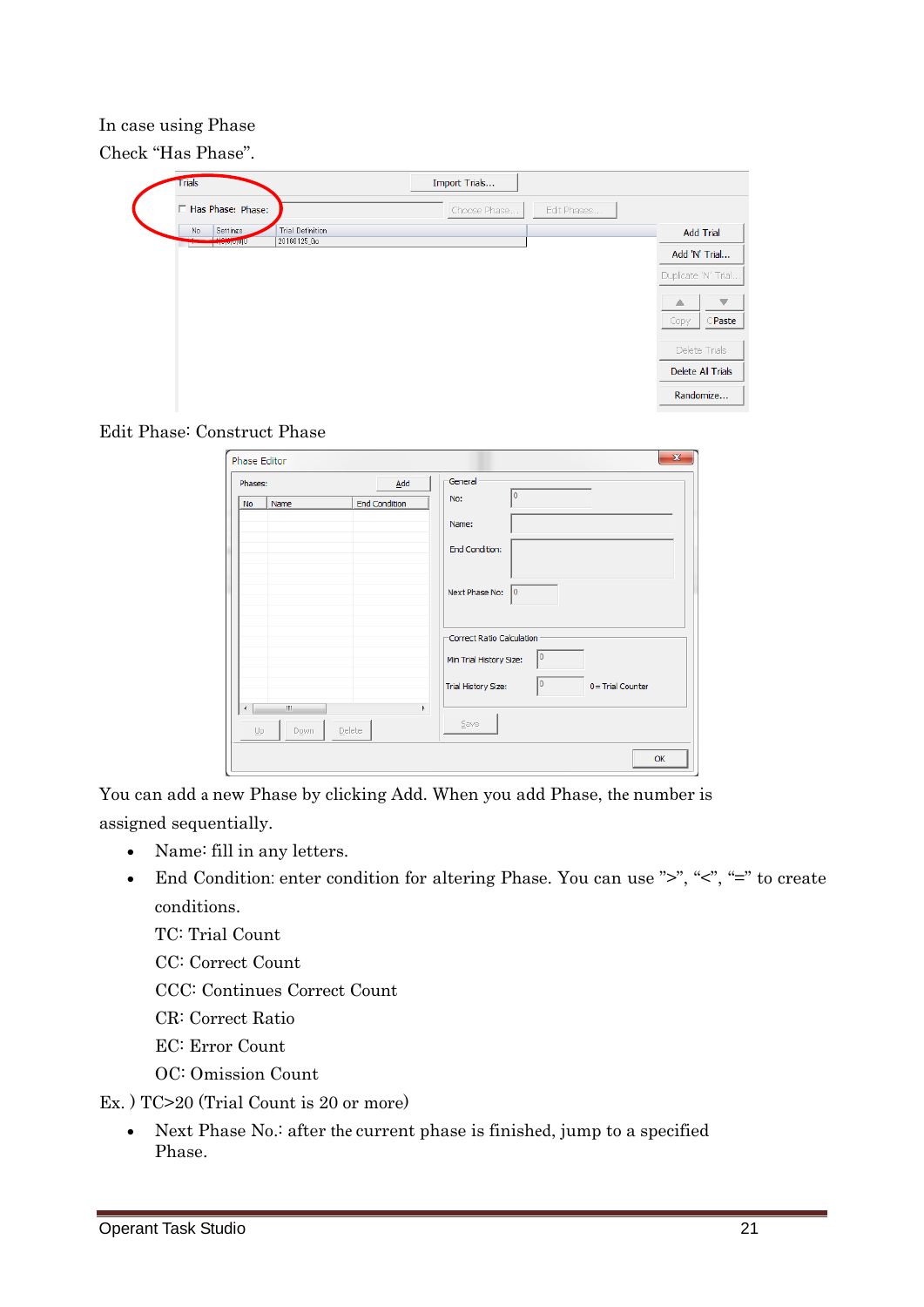| Phases:              |         |                      |  |
|----------------------|---------|----------------------|--|
| <b>No</b>            | Name    | <b>End Condition</b> |  |
| 1<br>$\overline{2}$  | Phase01 | TC > 20              |  |
| $\blacktriangleleft$ | W.      |                      |  |

Choose Phase: You can choose Phase.

Assign specific trial to Phase created Edit Phase. Select objective Phase. The way of reading Trial is the same as Trial settings.

#### 4.Run Statistics

| <b>Run Statistics</b> |                  |  |
|-----------------------|------------------|--|
| Elapsed Time:         |                  |  |
| Phase no:             | Trial run index: |  |
| Trial no:             | Correct          |  |
| Frror count:          | Omission count:  |  |

- Elapse Time: Elapsed Time duration
- Phase no: Current number of Phase, when Phase is set (if it is not set, displayed 0).
- Trial Run index: Assigned number for running Trial. You can confirm types of current Trials.
- Trial no: number of running Trial.
- Correct: number of Correct.
- Error count: number of Errors.
- Omission count: number of Omission.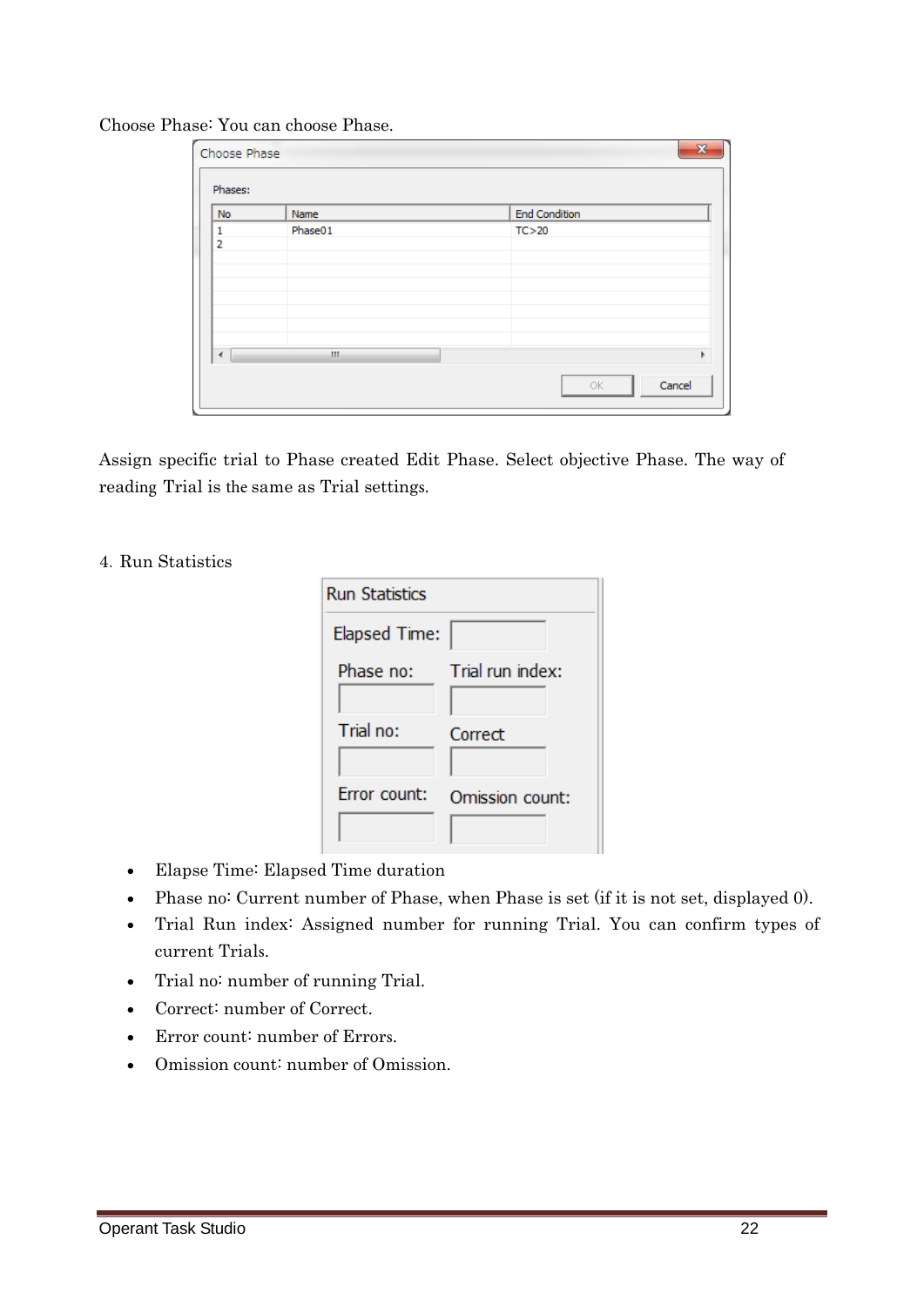5.Events

| Events              |                   |                   |  |
|---------------------|-------------------|-------------------|--|
| Time                | <b>Event Name</b> | <b>Event Data</b> |  |
| 2016/01/25 18:02:59 | HouseLamp Off     |                   |  |
|                     |                   |                   |  |
|                     |                   |                   |  |
|                     |                   |                   |  |
|                     |                   |                   |  |
|                     |                   |                   |  |
|                     |                   |                   |  |
|                     |                   |                   |  |
|                     |                   |                   |  |
|                     |                   |                   |  |

- Time: Running duration from Start is displayed (msec unit)
- Event Name: Running event name (action, signal, etc.) is displayed.
- Event Data: Condition of Action, Signal.

These Events are saved as text file format.

The above settings can be saved as a Session Reference.

When you select a file from Save Session Reference, the following window appears.

|       | Save Session Reference |              |
|-------|------------------------|--------------|
| Name: |                        |              |
|       |                        | Cancel<br>ΩK |

Save it as any name.

When you would like to run the same Session, read a file of Load Session Reference and use it.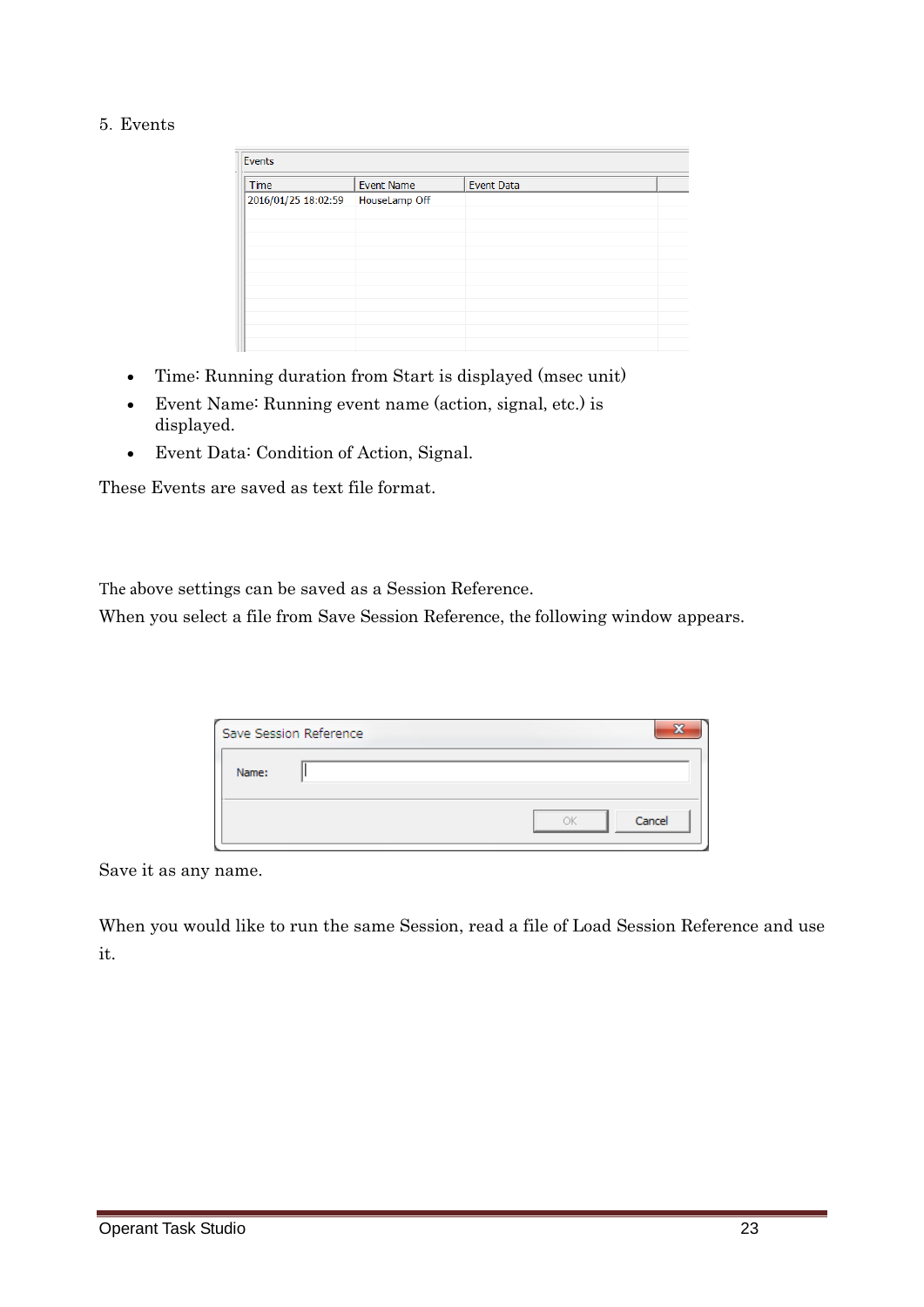### About Data Folder



A shortcut of Data Folder is on the desktop. The actual place of storage is on C:¥ProgramData¥Operant Task StudioV2 ¥.

- Diagram: The Trial file created at Trial Builder is saved. The extension of the file is "edd".
- Log: save the log file of software automatically.
- Registry: store setting file in each hardware.

Action.xml: method of operation of output equipment. Devices.xml: registered information of connected hardware. ExternalEvents.xml: information for external output. Signals.xml: method of operation of input equipment. Stencils.xml: display setting at Trail Builder

#### Do not modify or move **the** Internal file. It may cause **a** whole system failure.

• Result: Result file of executed Session is saved.

The file name with "event" is a text file, which records all kinds of events. On the other hand, the file name with "trial" records the result of Judgment in each trial.

- Session References: Session Reference is saved. File extension is "csv".
- Sound: .wav files are saved. .Wav files are used for outputting sound from software. When you add a .wav file, the sound type for output will increase.
- Visual: this folder is used for the Touch panel Operant task. In this folder, the Hotspot and image folder are stored. On the Hotspot folder, window size and number information are saved with the text file. On the Image folder, the stimulus image is saved. Available file format is .bmp, gif. Hence, when it put images into a folder under the Image folder, only these images can be displayed.